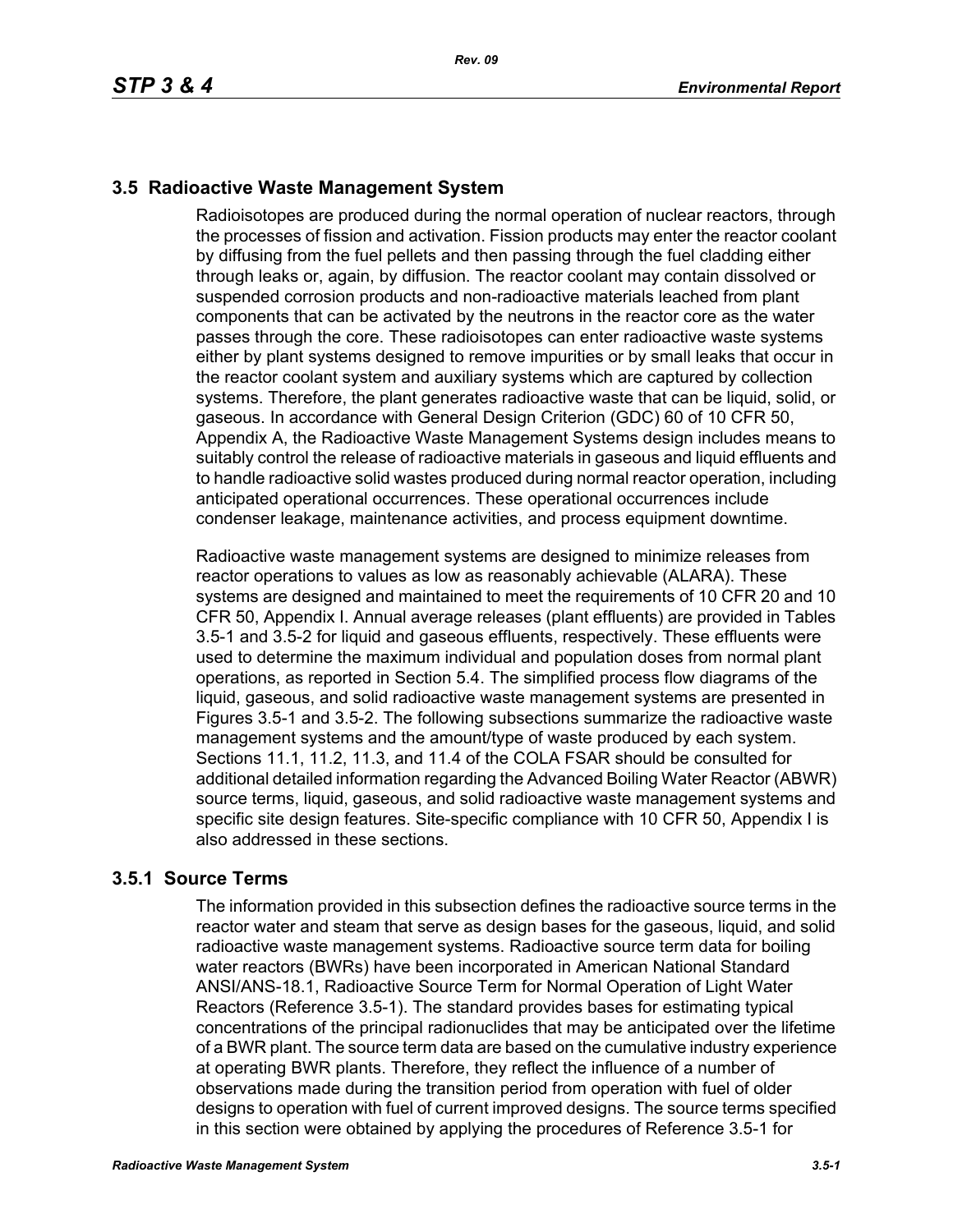*Rev. 09*

estimation of typical source terms and adjusting the results upward as appropriate to ensure conservative bases for design. The methodology for adjustment of the source terms is provided in Section 11.1.3 of the DCD. The plant parameters and nuclide removal rate parameters used to perform the adjustment calculations are contained in DCD Tables 11.1-6 and 11.1-7, respectively. A major parameter in the adjustment of the source term is the reactor thermal power. These are 3400 MWt for the reference BWR and 3926 MWt for the ABWR.

The various radionuclides included in the design basis source term have been categorized as fission products or activation products and tabulated in the subsections that follow. The lists do not necessarily include all radionuclides that may be detectable or theoretically predicted to be present. Those that have been included are considered to be potentially significant with respect to one or more of the following considerations:

- **Plant equipment design**
- **Burnelling design**
- **Understanding system operation and performance**
- **Measurement practicability**
- **Evaluation of radioactivity in effluents to the environment**

# **3.5.1.1 Fission Products**

# **3.5.1.1.1 Noble Gas Fission Products**

Typical concentrations of the 13 principal noble gas fission products as observed in steam flowing from the BWR reactor vessel are provided in the source term standard ANSI/ANS-18.1 (Reference 3.5-1). Concentrations in the reactor water are considered negligible because all of the gases released to the coolant are assumed to be rapidly transported out of the vessel with the steam and removed from the system with the other noncondensables in the main condenser.

The design basis noble gas source term for the ABWR is selected such that the mix is that of Reference 3.5-1 and the total of the release rates of the 13 noble gases from the vessel is 3700 MBq/s (megabecquerels per second) as evaluated after a 30-minute decay. The noble radiogas source term rate after 30-minute decay has been used as a conventional measure of the fuel leakage rate, since it is conveniently measurable and is consistent with the nominal 30-minute offgas holdup system used on a number of early plants. A design basis noble gas release rate of 3700 MBq/s after a 30-minute decay has historically been used for the design of the gaseous waste management systems in BWR plants (Reference 3.5-2) with satisfactory results. It was selected on the basis of operating experience with consideration given to several judgmental factors, including the implications to environmental releases, system contamination, and building air contamination. The design basis value is considered to represent a long-term average value. An instantaneous release rate of several times the annual average permissible release rate limit may be permitted as long as it is consistent with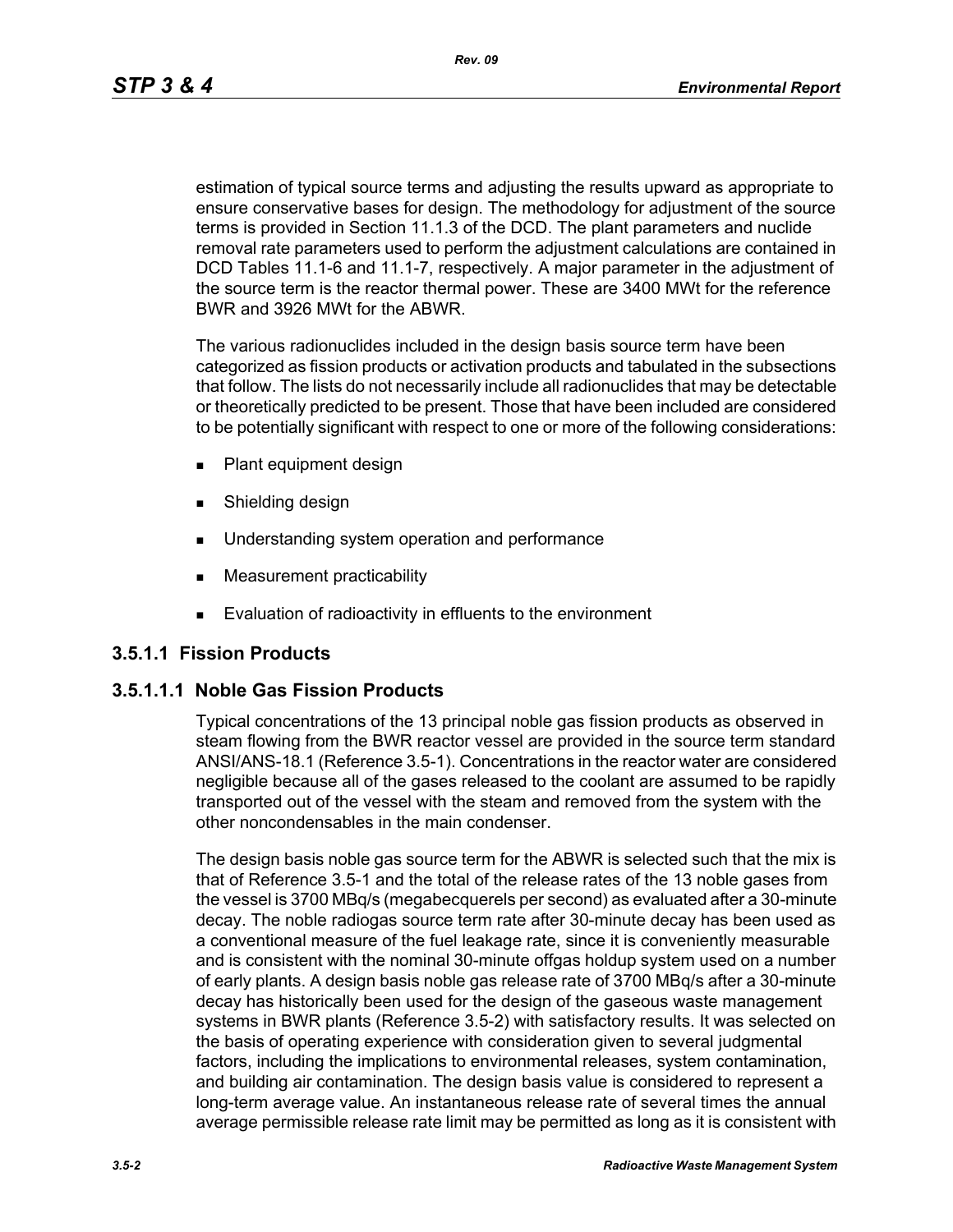the limits established by 10 CFR 20 and the annual average is not exceeded. Normal operational noble gas release rates for the ABWR are expected to be approximately 555 MBq/s as evaluated after a 30-minute decay (Reference 3.5-5, Subsection 11.1.1.2). This may be compared with normal release rates on the order of 1850 MBq/s based on fuel experience through the mid 1970s (Reference 3.5-3). Consequently, with continued application of the design basis of 3700 MBq/s, there is increased margin relative to expected release rates when operating with fuel of modern design. The design basis noble gas source terms are presented in Table 3.5-3.

# **3.5.1.1.2 Radioiodine Fission Products**

For many years, design basis radioiodine source terms for BWRs have been specified to be consistent with an I-131 leak rate of 25.9 MBq/s from the fuel (Reference 3.5-2). Experience indicated that I-131 leakage rates this high would be approached only during operation with substantial fuel cladding defects. It would not be anticipated that full power operation would continue for any significant period of time with fuel cladding defects as severe as might be indicated by I-131 leakage as much as of 25.9 MBq/s. The design basis reactor water radioiodine concentrations for the ABWR are based on the relative mix of radioiodines in reactor water predicted by the data of Reference 3.5- 1 with magnitudes increased such that the I-131 concentration is consistent with a release rate of 25.9 MBq/s from the fuel. This provides a substantial margin relative to the expected I-131 release rate of approximately 3.7 MBq/s.

Reference 3.5-1 specifies expected concentrations of the five principal radioiodines in reactor water for a reference BWR design and provides the bases for adjusting the concentrations for plants with relevant plant parameters that do not match those of the reference plant. The design basis concentrations in reactor water are presented in Table 3.5-4. The ratio of concentration in reactor steam to concentration in reactor water (carryover ratio) is taken to be 0.015 for radioiodines (Reference 3.5-1). Consequently, the design basis concentrations of radioiodines in steam are determined by multiplying the values of Table 3.5-4 by the factor of 0.015.

#### **3.5.1.1.3 Other Fission Products**

This category includes all fission products, other than noble gases and iodines, and also includes transuranic nuclides. Some of the fission products are noble gas daughter products that are produced in the steam and condensate system. The only transuranic nuclide that is detectable in significant concentrations is Np-239. Concentrations of those radionuclides that are typically observable in the coolant are provided in Reference 3.5-1 for a reference BWR plant. The reference plant concentrations were adjusted to obtain estimates for the ABWR plant. The design basis reactor water concentrations are presented in Table 3.5-5. The ratio of concentration in steam to concentration in water (carryover) for these nuclides is expected to be less than 0.001 (Reference 3.5-5, Section 11.1.1.3). The design basis concentrations in steam are obtained by multiplying the values in Table 3.5-5 by 0.001.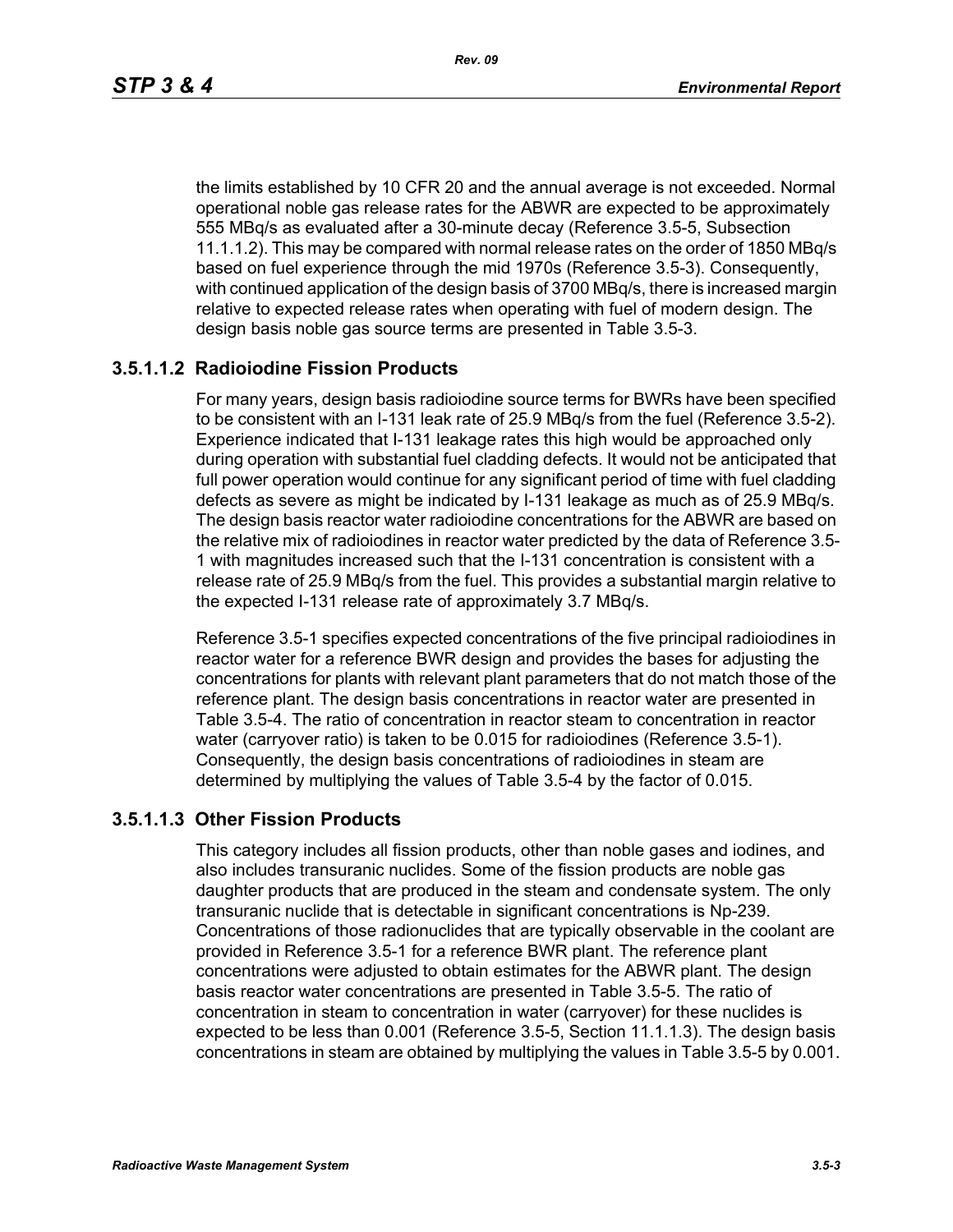# **3.5.1.2 Activation Products**

# **3.5.1.2.1 Coolant Activation Products**

The coolant activation product of primary importance in BWRs is N-16. ANSI-18.1, Radioactive Source Term for Normal Operation of Light Water Reactors (Reference 3.5-1), specifies a concentration of 1.85 MBq/g (megabecquerels per gram) in steam leaving the reactor vessel. This is treated as essentially independent of reactor design because both the production rate of N-16 and the steam flow rate from the vessel are assumed to vary in direct proportion to reactor thermal power. The design basis N-16 concentration in steam for the ABWR is 1.85 MBq/g as shown in Table 3.5-6. This value has, in fact, been used as the design basis concentration for GE BWRs since the early 1970s, and operating experience indicates that it is conservative (Reference 3.5- 5, Section 11.1.2.1). Under hydrogen water chemistry conditions, the N-16 source term is 6 times greater due to the more volatile nature of the reduced chemical form of N-16 compound, and is, therefore, regarded as 11.1 MBq/g. It should be noted that a portion of the source term traditionally identified as "N-16" actually represents C-15, which is present to the extent of no more than approximately 0.555MBq/g.

# **3.5.1.2.2 Non-Coolant Activation Products**

Radionuclides are produced in the coolant by neutron activation of circulating impurities and by corrosion of irradiated system materials. Typical reactor water concentrations for the principal activation products are contained in Reference 3.5-1. The values of Reference 3.5-1 were adjusted to ABWR conditions as described in DCD Section 11.1.2.2 to obtain the conservative design basis reactor water concentrations shown in Table 3.5-7. The steam carryover ratio for these isotopes is estimated to be less than 0.001 (Reference 3.5-5, Section 11.1.3). A factor of 0.001 is applied to the Table 3.5-7 values to obtain the design basis concentrations in steam.

# **3.5.1.2.3 Tritium**

Tritium is produced by activation of naturally occurring deuterium in the primary coolant and, to a lesser extent, as a fission product in the fuel (Reference 3.5-2). The tritium is primarily present as tritiated oxide. Since tritium has a long half-life (12 years) and will not be affected by cleanup processes in the system, the concentration will be controlled by the rate of loss of water from the system by evaporation or leakage. All plant process water and steam will have a common tritium concentration. The concentration reached will depend on the actual water loss rate; however, References 3.5-1 and 3.5-3 specify a typical concentration of 3.7E-04 MBq/g, which is stated in Reference 3.5-3 to be based on BWR experience adjusted to account for liquid recycle. This value is taken to be applicable to the ABWR.

# **3.5.1.2.4 Argon-41**

Argon-41 is produced in the reactor coolant as a consequence of neutron activation of naturally occurring Argon-40 in air which is entrained in the feedwater. The Argon-41 gas is carried out of the vessel with the steam and removed from the system with the noncondensable gases in the main condenser. Observed Argon-41 levels are highly variable due to the variability in air in-leakage rates into the system. Reference 3.5-3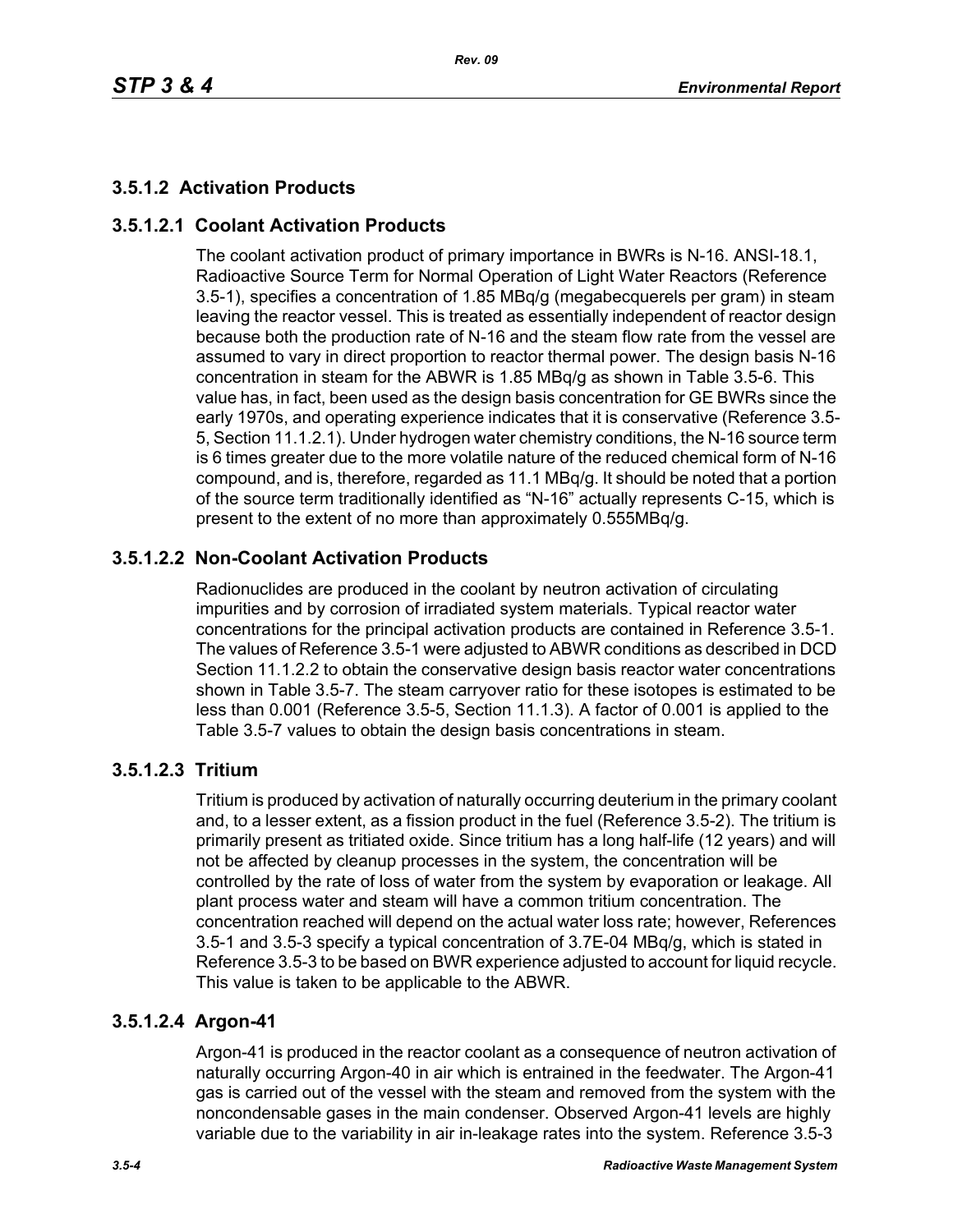specifies an Argon-41 release rate from the vessel of 1.48 MBq/s for a 3400 MWt Reference BWR. Based on adjusting to the ABWR thermal power (3926 MWt), a design basis Argon-41 release rate of 1.70 MBq/s is specified for the ABWR.

# **3.5.1.3 Process Leakage Sources**

Process leakage results in potential release of noble gases and other volatile fission products via ventilation systems. Liquid from process leaks is collected and routed to the liquid-solid radwaste system. With the effective process offgas treatment systems now in use (including the ABWRs for STP), airborne releases have been greatly reduced. Building ventilation releases now account for a higher fraction of the total release than before the deployment of the augmented offgas systems.

Leakage of fluids from the process system results in the release of radionuclides into plant buildings (Reference 3.5-5, Section 11.1.5). In general, the noble gases will remain airborne and will be released to the atmosphere with little delay via the building ventilation exhaust ducts. Other radionuclides will partition between air and water and may plate out (deposit) on metal surfaces, concrete, and paint. Radioiodines are found in ventilation air as methyl iodide and as inorganic iodine (particulate, elemental, and hypoiodous acid forms).

As a consequence of normal steam and water leakage into the drywell, equilibrium drywell concentrations will exist during normal operation (Reference 3.5-5, Section 11.1.5). Purging of this activity from the drywell to the environment will occur via the reactor building ventilation or Standby Gas Treatment System (expected to be an infrequent operation) and will make minor contributions to total plant releases.

Airborne release data from BWR building ventilation systems and the main condenser mechanical vacuum pump have been compiled and evaluated in Reference 3.5-4. Releases due to process leakage are reflected in the airborne release estimates discussed in Subsection 3.5.3.

# **3.5.2 Liquid Waste Management System**

# **3.5.2.1 Design Objective**

The Liquid Waste Management System (LWMS) is designed to segregate, collect, store, and process potentially radioactive liquids generated during various modes of plant operation: startup, normal operation, hot standby, shutdown, and refueling. The system is designed such that it may be operated to maximize the recycling of water within the plant, which would minimize the releases of liquid to the environment. Maximizing recycling serves to minimize the potential for exposure of personnel in unrestricted areas from the liquid release pathway. The Process Diagram for the LWMS is shown on Figure 3.5-1. The basic reference for the LWMS is Reference COLA Section 11.2.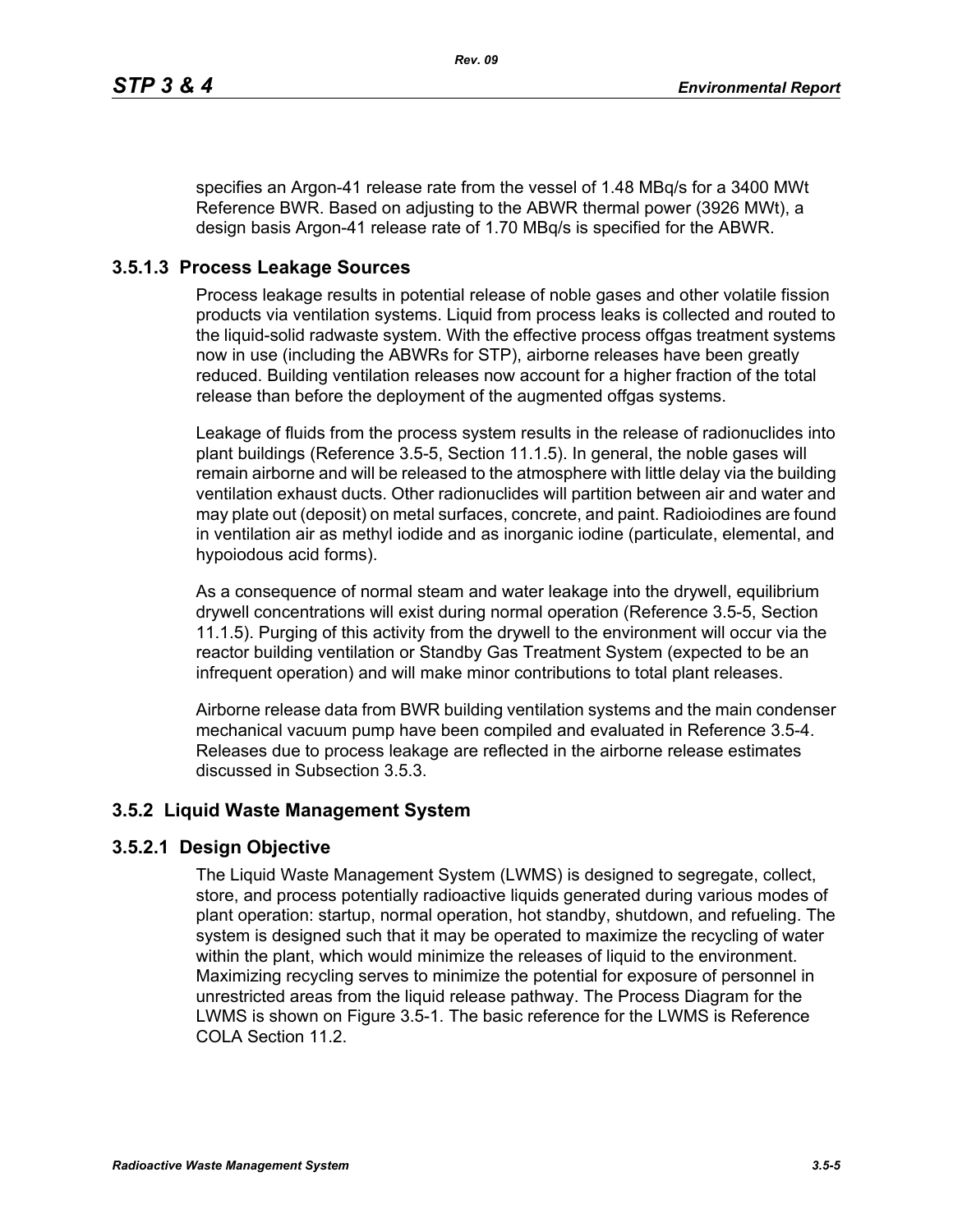# **3.5.2.1.1 Design Criteria**

- The criteria considered in the design of this system include:
- **Minimizing solid waste shipped for burial**
- Reducing personnel exposure
- **Minimizing offsite releases**

Maximizing the quality of water returned to the condensate and feedwater systems. In accordance with GDC 60 of 10 CFR 50, Appendix A, the radioactive waste management systems design includes means to suitably control the release of radioactive materials in gaseous (Figure 3.5-2) and liquid (Figure 3.5-1) effluents and to handle radioactive solid wastes produced during normal reactor operation, including anticipated operational occurrences. These operational occurrences include condenser leakage, maintenance activities, and process equipment downtime. The LWMS provides a discharge to the Main Cooling Reservoir (MCR). Radiation monitoring equipment is placed on this line to measure the activity discharged and to assure that specified limits are not exceeded. A high radiation signal from this monitor will close the discharge valve and terminate the discharge. The discharge from this single discharge line to the MCR is controlled administratively to assure that the discharge will meet the requirements of 10 CFR 20 and Appendix I of 10 CFR 50.

The single discharge line is fed by sample tanks (i.e., tanks that have the necessary connections to allow analysis before discharge). In addition to providing a means for a controlled (i.e., batch) discharge, the sample tanks also function as surge tanks. Liquid discharge to the MCR may be initiated from only one sample tank at a time. The discharge sequence is initiated manually. No single error or failure will result in discharge.

The LWMS is designed to treat process liquids with radionuclide concentrations associated with the design basis fuel leakage and produce water suitable for recycle to condensate storage. When plant water balance considerations require the discharge of processed liquids, the concentrations of radionuclides in the effluent will be controlled to meet the applicable requirements. Radiation exposure to people in unrestricted areas resulting from liquid waste discharged during normal operation and anticipated operational occurrences will be less than the values specified in 10 CFR 50, Appendix I. The design will maintain occupational exposure ALARA in accordance with NRC Regulatory Guide 8.8 (Reference 3.5-6) while operating with the design basis fuel leakage. The average annual liquid releases by nuclide are presented in Table 3.5-1.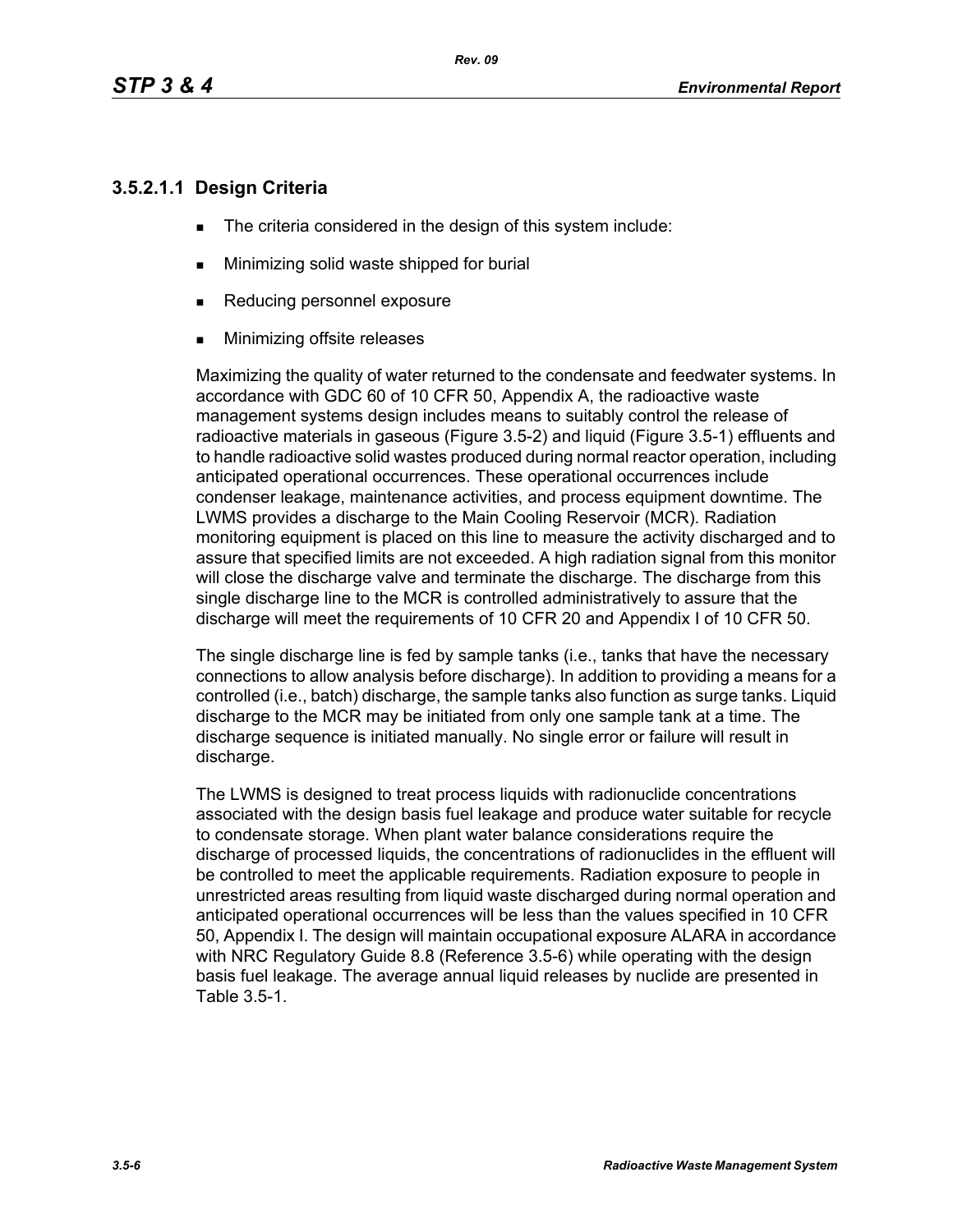### **3.5.2.2 Occupational Exposure**

Design features to minimize occupational exposure include:

- **Design of equipment to minimize service time.**
- **EXECT** Location of instruments requiring calibration in a central station outside of equipment cells.
- Arrangement of shield wall penetrations to avoid direct exposure to normally occupied areas.
- Piping design to minimize crud traps and plate out (there are no socket welds in contaminated piping systems).
- **Provision for remote pipe and equipment flushing.**
- Use of remote viewing and handling equipment as appropriate.
- A shielded sampling station to minimize exposure time.
- Controlled tank vents.

#### **3.5.2.3 System Description**

The LWMS is composed of four subsystems designed to collect, treat, and recycle or discharge different categories of wastewater. The four subsystems are the Low Conductivity Subsystem, High Conductivity Subsystem, Detergent Waste Subsystem, and the Chemical Drain Subsystem.

The LWMS is designed with adequate margin so that liquid waste should not be discharged except as needed to maintain the plant water balance. Operational flexibility is provided to ensure continued plant operation. Under these conditions, discharge of excess water processed through the LCW and/or the HCW Subsystem may be desirable. The various stream flow rates and the different combinations of events that supply water to the LWMS system for treatment have been tabulated. The LWMS is conservatively designed to handle the largest volume expected to be produced. The liquid waste management subsystems have ample capacity to process the maximum daily generation rate of liquid wastes as shown in Table 3.5-8. Regeneration of the condensate demineralizers will not be performed. Rather, the resin will be replaced when necessary. The use of titanium-tubed (or stainless steel tubed) condensers has made leaks from condenser tubing virtually non-existent (Reference 3.5-5, Section 11.2.3). Also, the use of condensate high efficiency filters before the condensate demineralizers has reduced the amount of insoluble solids that come into contact with the resin. As a result, it is expected that resin replacement will be less than once per year. Decanting of the cleanup water phase separator will be done as required following cleanup water filter demineralizer backwashes. The LCW can process this volume in addition to the other wastes. The components of the LWMS are sized based on processing the maximum daily volume within 24 hours. This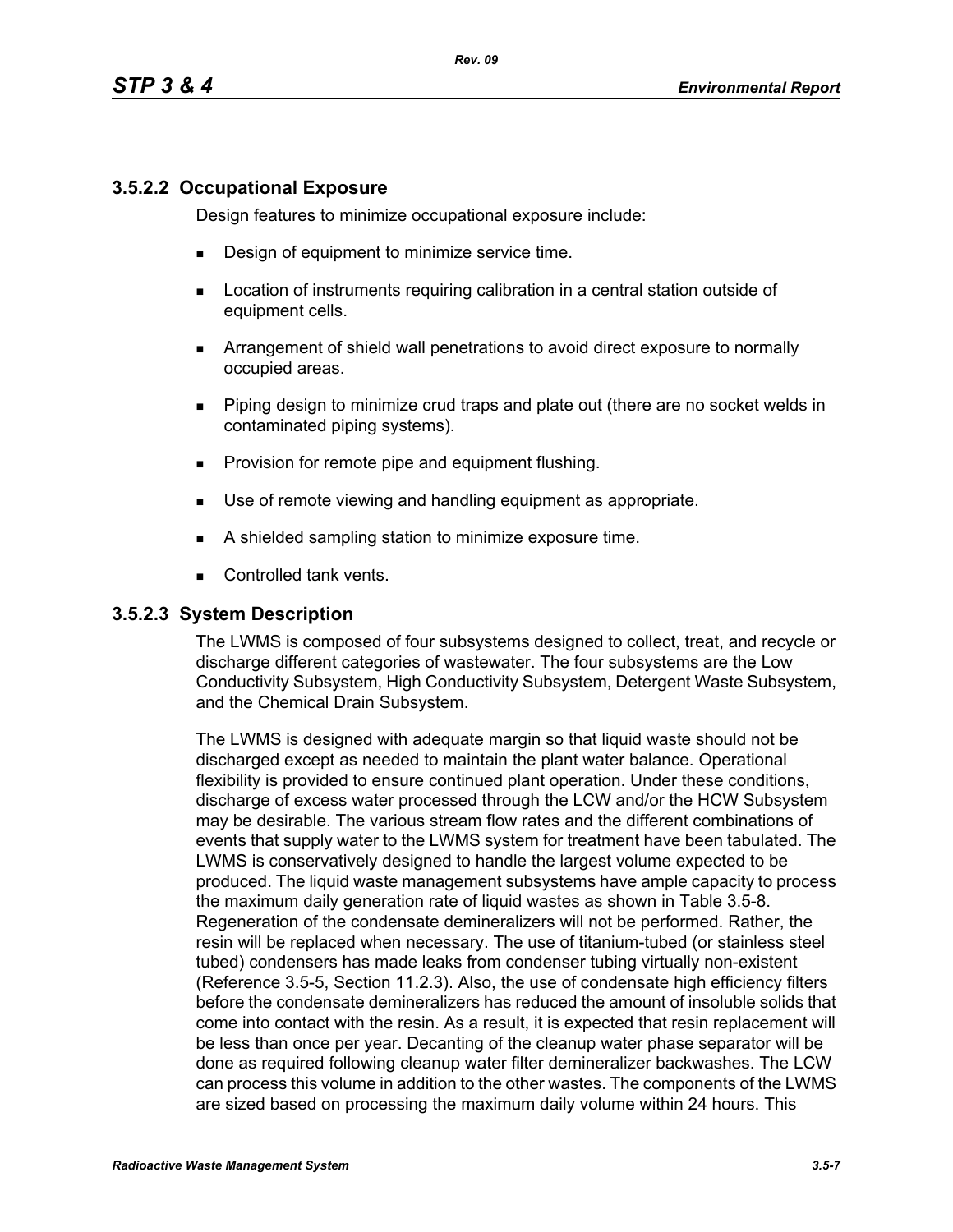criterion is more conservative than basing the sizing on normal expected waste volumes.

# **3.5.2.3.1 Low Conductivity Waste Subsystem**

The low conductivity waste (LCW) subsystem collects and processes clean radwaste (i.e., water of relatively low conductivity). Equipment drains and backwash transfer water are typical of wastes found in this subsystem. These wastes are collected, filtered by two stages of filtration for removal of insolubles, processed through reverse osmosis membranes, demineralized on a mixed resin, deep-bed demineralizer for removal of solubles, processed through a second polishing demineralizer, and then routed to condensate storage via sample tanks unless high conductivity requires recycling for further treatment. Mobile process equipment is utilized for the filtration, reverse osmosis, and demineralization unit operations.

The LCW filters and mixed-bed demineralizers are pressure vessels. The collection and sample tanks operate at atmospheric pressure. The LWMS is essentially a manual-start and automatic-stop process. COL Section 11.5 contains detailed information regarding process and radiation instruments. The instrumentation allows for the initiation of processing from the shielded control room area. To ensure that the system performs its intended function in the event of failure of key components, redundancy is provided.

Input to parallel tankage is a feature of the design. Upon high-level signals, inputs are automatically routed to a parallel tank. If input should continue, high-high level results in annunciation in the radwaste control room. The state of system operation such as water level of tanks, position of valves, and pump operating condition are continuously shown on the radwaste system control panels. The operator will be able to see the changes in the system when the automatic transfer has occurred. Individual tanks and process equipment are located in separately shielded rooms where practical. Pumps and valves in general are located in dedicated operating galleries. Piping to and from these pumps and valves penetrate shield walls only to the extent necessary to connect to the process equipment. Runs of piping between process equipment are contained either within the shielded areas or shielded pipe runs so that operating personnel exposure is kept to a minimum and within 10 CFR 20 limits.

The condensate storage tank, which is located outdoors, has liquid level monitoring with alarms in the control room. The tank overflows, drains and sample lines are routed to the radwaste system (Reference 3.5-5, Section 3.5.2.1). A dike is provided around the tank to prevent runoff in the event of a tank overflow. A drain within the dike is routed to the radwaste system.

All radwaste system tanks located outside reactor containment and containing radioactive liquids are indoors and are provided with liquid level monitoring. High liquid level conditions are alarmed locally and in the main control room (Figure 3.5-1 & Reference 3.5-5, Section 3.5.2.1). All radwaste system tank overflows, drains, and sample lines are sent to the radwaste system. All tanks have curbs or elevated thresholds with floor drains routed to the radwaste system. Leakage is prevented from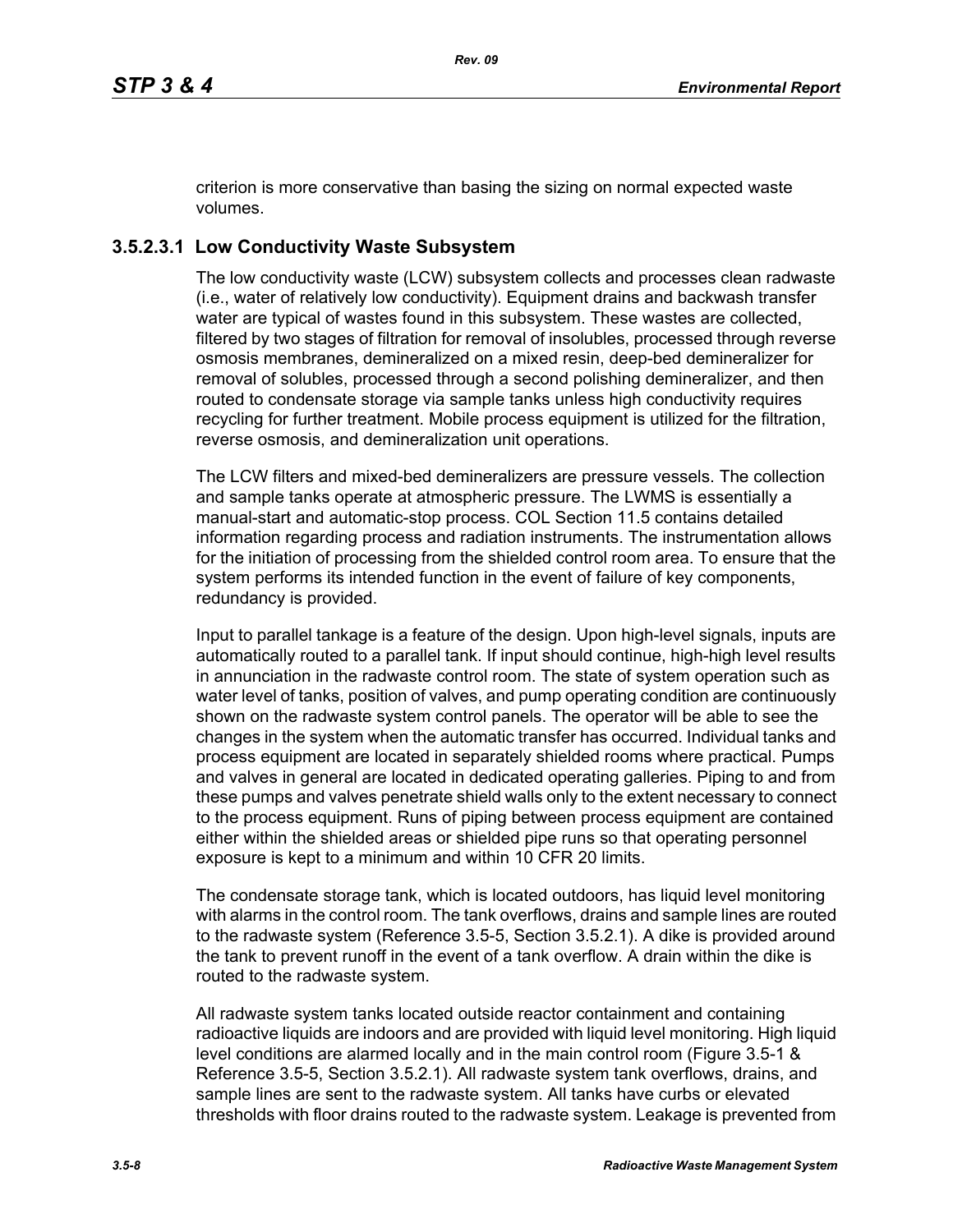entering unmonitored and non-radioactive systems and ductwork in the area. Radiation exposures are controlled in accordance with Regulatory Guide 8.8.

# **3.5.2.3.2 High Conductivity Waste Subsystem**

The high conductivity waste (HCW) subsystem collects and processes dirty radwaste (i.e., water of relatively high conductivity and solids content). Floor drains are typical of wastes found in this subsystem. Processing is similar to that for LCW. Mobile process equipment is utilized for the filtration, reverse osmosis, and demineralization unit operations.

# **3.5.2.3.3 Detergent Waste Subsystem**

This subsystem collects and processes detergent wastes from personnel showers and laundry operations. Normally, detergent wastes are collected in the hot shower drain receiver tank, processed through strainers to the hot shower drain sample tank, sampled, and discharged. Most laundry will be sent offsite for processing by a licensed vendor.

# **3.5.2.3.4 Chemical Waste Subsystem**

The chemical waste collected in the chemical drain collection tank consists of laboratory wastes and decontamination solutions. After accumulating in the chemical drain collection tank, chemical drains are recirculated. A sample is taken and if discharge standards are met, the waste is discharged. Off-standard quality waste is recycled to a high conductivity waste collector tank for further processing.

# **3.5.2.4 Estimated Releases**

The estimated annual releases of radionuclides in liquid effluents are provided in Table 3.5-1. Calculated off-site dose rates are provided in Section 5.4.

# **3.5.2.4.1 Release Points**

The release pathway for liquid discharge to the environment is the discharge line from the sample tanks as indicated on the process diagram (Figure 3.5-1).

The radwaste discharges from STP 3 & 4 will be to the MCR at one point, the main circulating water system outfall, similar to STP 1 & 2. Radiation monitoring equipment is placed on each of the STP 3 & 4 discharge lines to measure the activity discharged and to ensure that specified limits are not exceeded. High radiation alarms are provided in the radwaste control room and the main control room. Further discussion regarding details of radiological process monitoring can be found in COLA Section 11.5. Liquid discharge to the MCR may be initiated from only one sample tank at a time, and the discharge sequence is initiated manually.

# **3.5.2.5 Dilution Factors**

Dilution factors used in evaluating the release of liquid effluents are site-specific and are described in detail in FSAR Section 12.2.2.5.1. Liquid discharges are assumed to be to the MCR via the circulating water system having a flow of 272,550 m<sup>3</sup>/hr. Also, it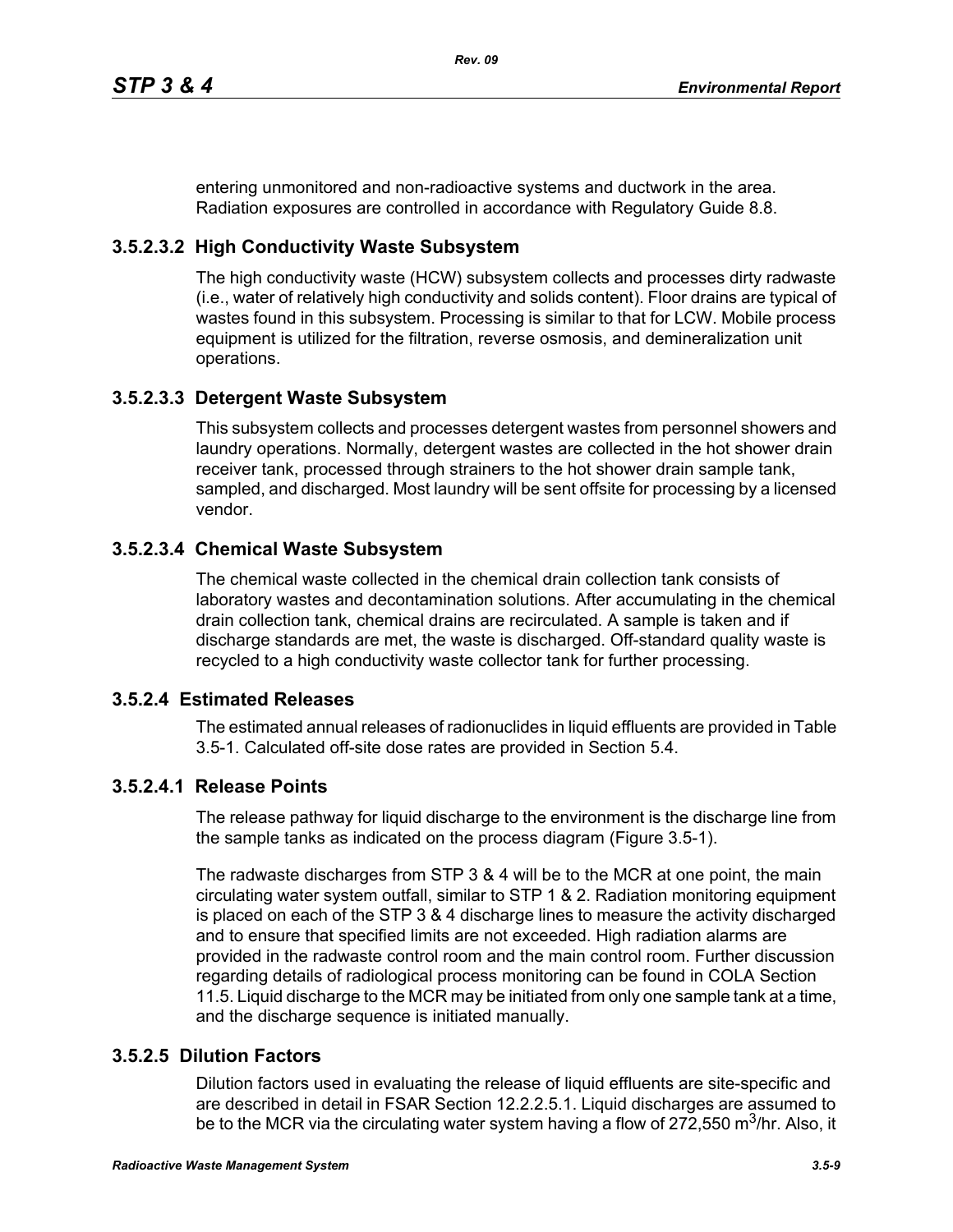is assumed that there will be a dilution factor of ten before subsequent consumption or recreational activity involving liquid effluent. (Note: The MCR, with a volume of approximately 200 million cubic meters, provides for a dilution factor much greater than the design assumption of 10.) Table 3.5-1 discharges are in compliance with 10 CFR 20 and 10 CFR 50, Appendix I.

# **3.5.2.6 Cost-Benefit Analysis for Liquid Effluent Population Doses**

Compliance with Appendix I to 10 CFR 50 numerical guidelines for offsite radiation doses as a result of liquid radioactive effluents during normal plant operations, including anticipated operational occurrences, is provided in FSAR Subsection 12.2.2.2. To demonstrate compliance with 10 CFR 50, Appendix I, Section II, paragraph D, a cost-benefit analysis was performed in accordance with the guidance in Regulatory Guide 1.110. The results of the cost-benefit analysis are documented in FSAR Subsection 11.2.1.2.

#### **3.5.3 Gaseous Waste Management System**

Gaseous radioisotopes are produced during the normal operation of STP 3 & 4. They include gaseous fission products and gaseous isotopes formed by neutron reactions with the reactor coolant and contained gases. These gases are retained in the plant systems and removed in a controlled fashion through the gaseous waste management system.

The gaseous waste management system collects waste from multiple sources and delays their release to allow short-lived nuclides to decay. The remaining activity is released in a controlled manner to the environment through the plant stack, a monitored release point.

The objective of the gaseous waste management system (hereafter referred to as the Offgas System) is to process and control the release of gaseous radioactive effluents to the site environs so as to maintain the exposure of people in unrestricted areas to radioactive gaseous effluents ALARA (10 CFR 50, Appendix I). This will be accomplished while maintaining occupational exposure ALARA and without limiting plant operation or availability.

The Offgas System provides for holdup and decay of radioactive gases in the offgas from the main condenser air evacuation system and consists of process equipment along with monitoring instrumentation and control components. The Offgas System minimizes and controls the release of radioactive material into the atmosphere by delaying and filtering the offgas process stream containing the radioactive isotopes of krypton, xenon, iodine, nitrogen, and oxygen sufficiently to achieve adequate decay before discharge from the plant. The Offgas System design minimizes the explosion potential of the gas mixture through recombination of radiolytic hydrogen and oxygen under controlled conditions. The basic reference for the Offgas System is the DCD, Section 11.3 (Reference 3.5-5) as modified in Section 11.3 of the FSAR.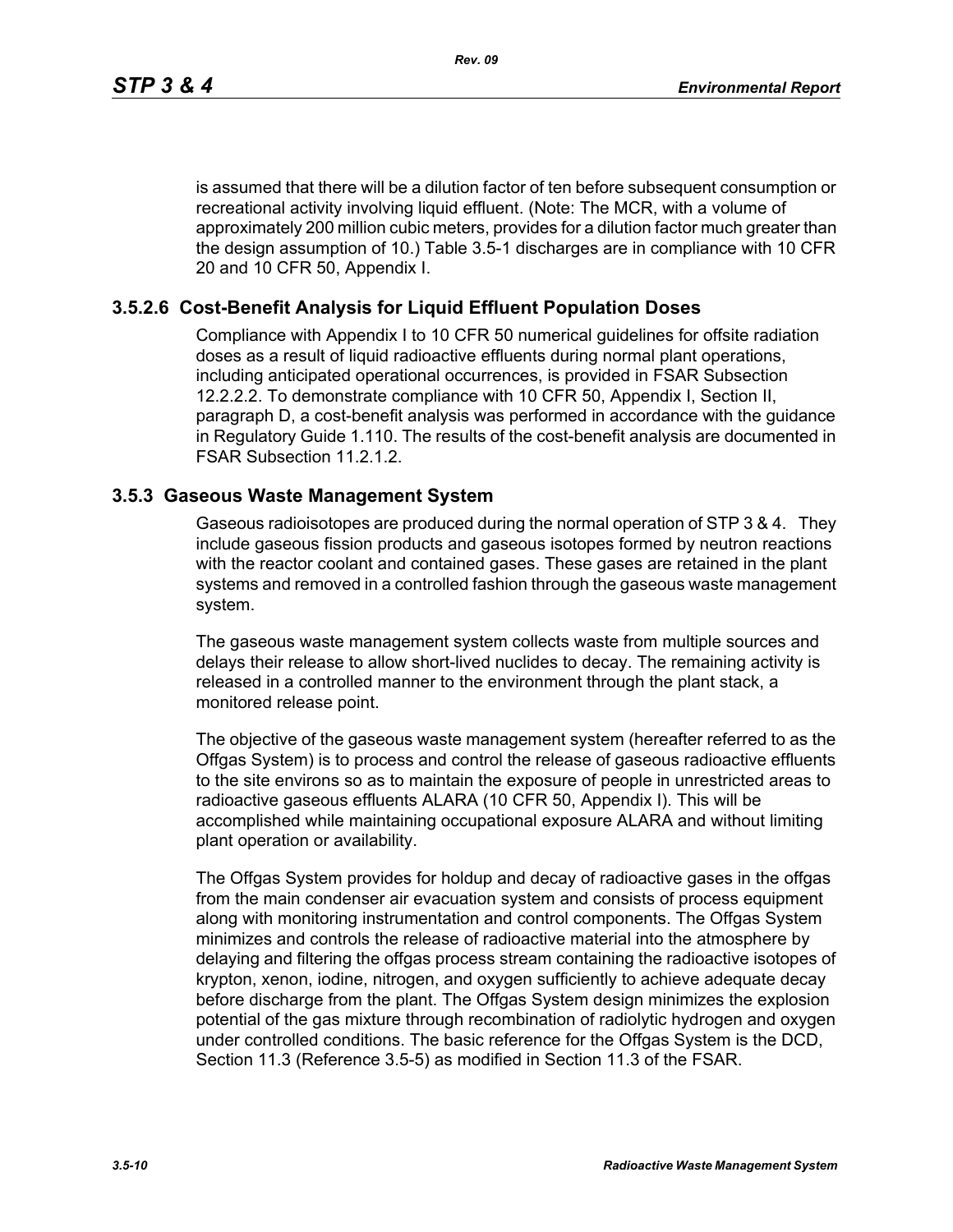# **3.5.3.1 Design Criteria**

The Offgas System is designed to limit the dose to offsite individuals from routine station releases to significantly less than the limits specified in 10 CFR 20 and to operate within the relevant limits specified in the technical specifications. As a conservative design basis for the Offgas System, an average annual noble radio gas source term (based on 30-minute decay) of 3700 MBq/s is used as discussed in Subsection 3.5.1.1.1. The system is mechanically capable of processing three times the source term without affecting delay time of the noble gases. With a main condenser air in-leakage rate of 51 standard cubic meters per hour or 30 standard cubic feet per minute (10 standard cubic feet per minute per condenser shell), this treatment system results in a delay of 46 hours for krypton and 42 days for xenon. Using the given isotopic activities at the discharge of the Offgas System, the decontamination factor for each noble gas isotope can be determined. Subsection 3.5.1 presents source terms for normal operational and anticipated occurrence releases to the primary coolant. Tables in this section, if not designated otherwise, are based on a design basis offgas release rate of 3700 MBq/s of noble gases and 25.9 MBq/s of I-131. For normal expected operation, the leak rates and doses are expected to be less than one quarter of the design basis numbers.

The average annual exposure at the site boundary during normal operation from all gaseous sources is expected to meet the dose objectives of 10 CFR 50, Appendix I. The radiation dose design basis for the treated offgas is to provide sufficient holdup until the required fraction of the radionuclides has decayed with the daughter products retained by the charcoal and the High Efficiency Particulate Air (HEPA) filter. The Offgas System equipment is selected, arranged, and shielded to maintain occupational exposure ALARA in accordance with NRC Regulatory Guide 8.8.

# **3.5.3.2 Process Description**

# **3.5.3.2.1 Process Functions**

Major process functions of the Offgas System include:

- **Dilution of air ejector offgas with steam to less than 4% hydrogen by volume.**
- Recombination of radiolytic hydrogen and oxygen into water to reduce the gas volume to be treated and the explosion potential in downstream process components.
- **Two-stage condensation of bulk water vapor, first using Turbine Building Cooling** Water (TCW) and then chilled water as the coolant, reducing the gaseous waste stream temperature to 10°C or less
- Dynamic adsorption of krypton and xenon isotopes on charcoal at about 25°C
- **Filtration of offgas**
- Monitoring of offgas radioactivity levels and hydrogen gas concentration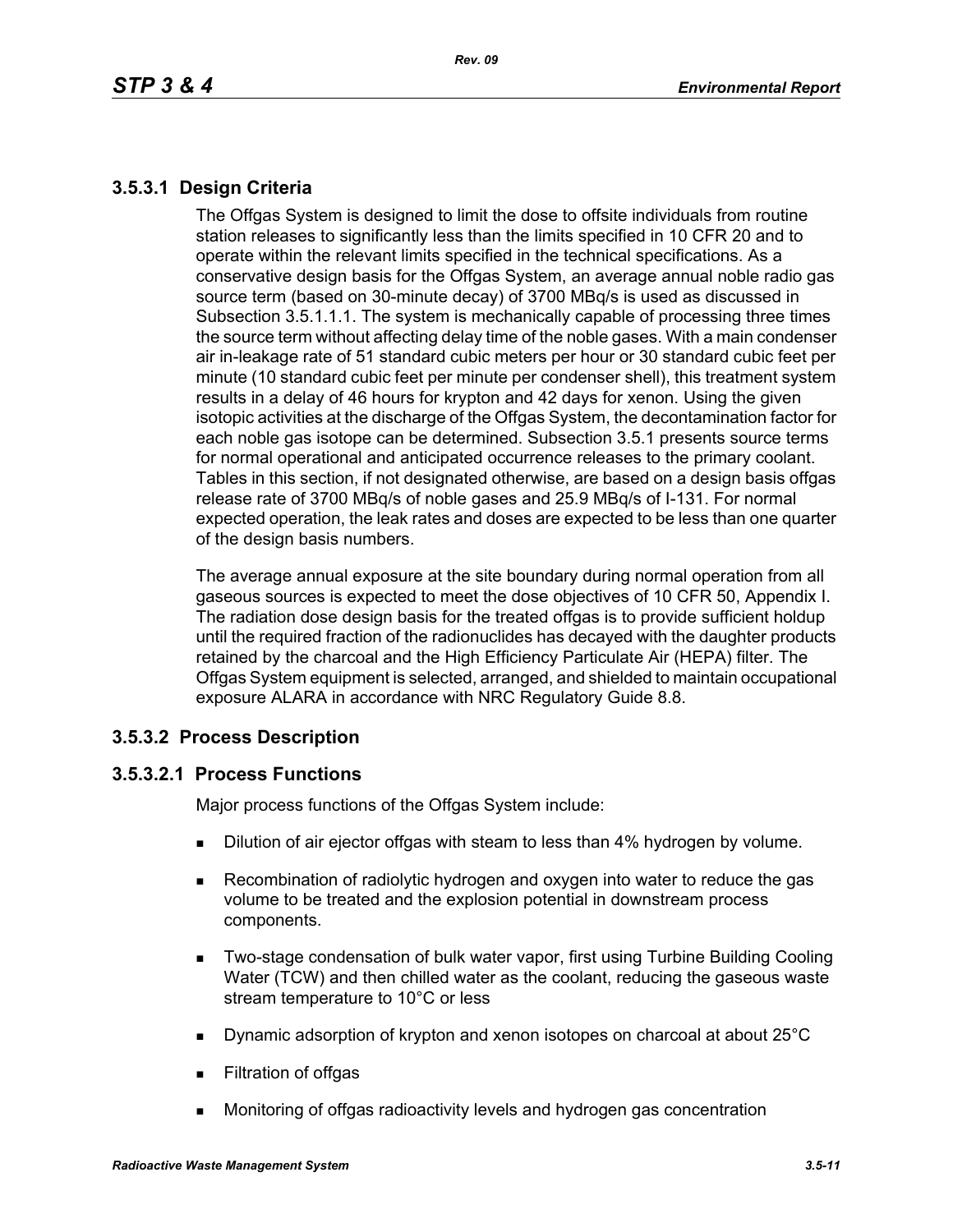- Release of processed offgas to the atmosphere
- Discharge of liquids to the main condenser and radwaste systems.

Major process functions of the ventilation systems may be found in COLA FSAR Section 9.4.

### **3.5.3.2.2 Process Equipment**

Major process equipment of the Offgas System consists of:

- **Process piping starting from the final steam dilution jets steam jet air ejector of the** Main Condenser Evacuation System (not a part of the Offgas System)
- Recombiner trains which include a preheater, a recombiner, and a condenser per train
- Cooler-condensers
- Activated charcoal adsorbers
- $HEPA$  filter
- **Monitoring instrumentation**
- **Process instrumentation and controls**
- **Debival Exacuation System**

#### **3.5.3.2.3 Process Facility**

The Offgas System process equipment is housed in a reinforced concrete structure to provide adequate shielding. Charcoal adsorbers are installed in a temperaturemonitored and controlled vault. The facility is located in the Turbine Building to minimize piping. TCW is used as the coolant for the offgas condensers.

The gaseous waste stream is then cooled to 10°C or less in the cooler condenser. Chilled water (7°C) is used from the HVAC Normal Cooling Water (HNCW) System. The gaseous waste stream is heated to approximately 25°C by ambient heating in the charcoal vault. Radiation shielding design provides adequate protection of instrumentation and plant personnel required to monitor and operate the system.

#### **3.5.3.3 Offgas System Description**

#### **3.5.3.3.1 Main Condenser Offgas**

The significant gaseous wastes discharged to the Offgas System during normal plant operation are radiolytic hydrogen and oxygen, main condenser air inleakage, and radioactive isotopes of krypton, xenon, nitrogen and oxygen. These non-condensable gases are collected in the main condenser and discharged to the offgas system by the main condenser evacuation system.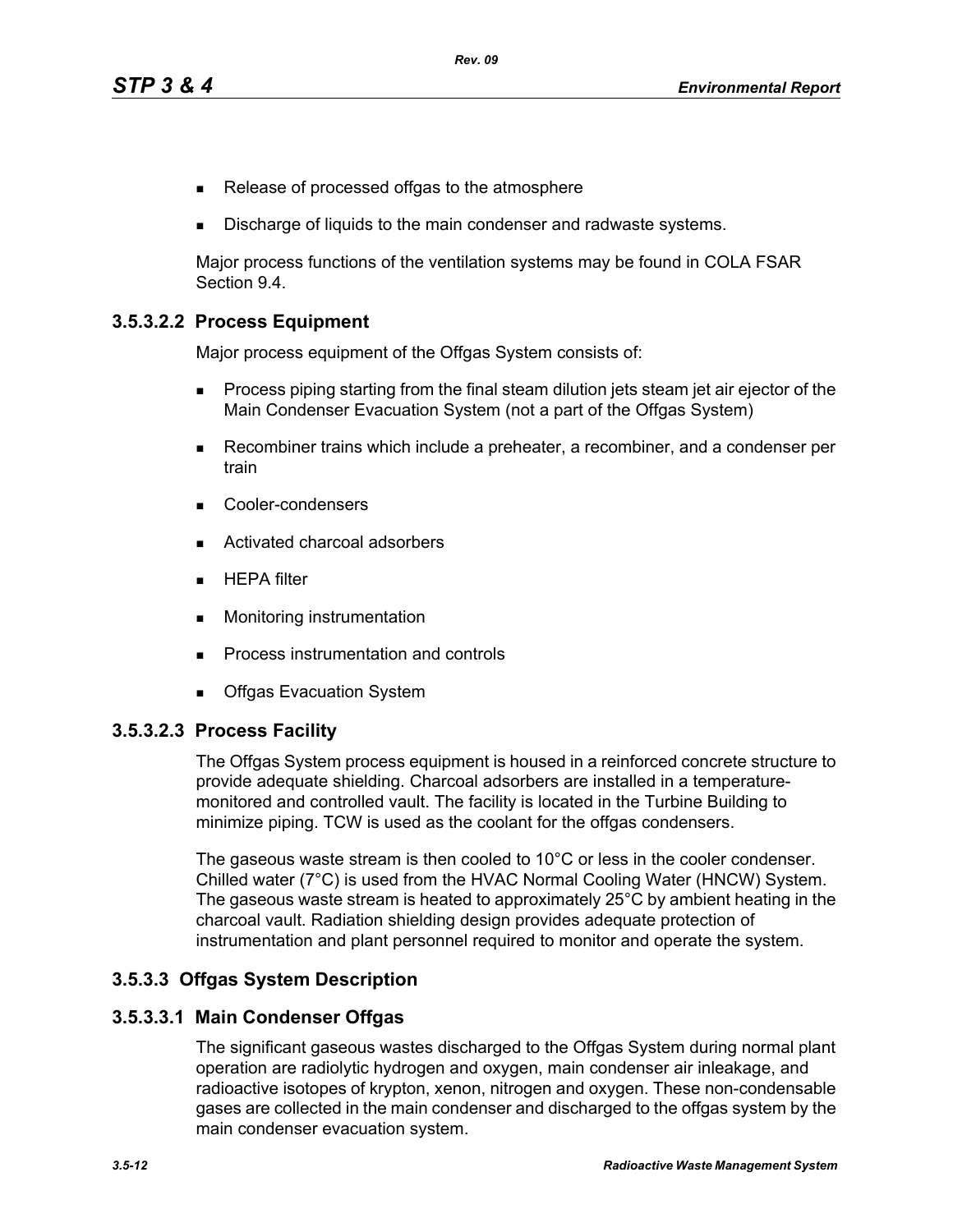Radioactive particles are present as a result of radioactive decay of the noble gas parents. These particulates are removed from the offgas stream by the condensation, adsorption, and filtration equipment. Therefore, effectively no radioactive particulates are released from the Offgas System to the plant stack or vent. Radioiodines (notably I-131) may be present in significant quantities in the reactor steam and to some extent carried over through the condensation stages of the Offgas System. Removal of iodine takes place in the passage of process gas through the activated charcoal adsorbers, so that essentially no iodine is released from the Offgas System to the plant stack or vent.

Releases of gaseous wastes to the atmosphere are controlled to assure the calculated dose to any person in an unrestricted area is maintained below the dose objectives of Appendix I to 10 CFR 50. Every reasonable effort has been made to keep radiation exposures and release of radioactive materials ALARA.

Calculated doses from releases from the offgas system are provided in Section 5.4.

#### **3.5.3.3.2 Process Design**

A flow diagram for the Offgas System has been included as Figure 3.5-2. DCD Section 11.3 and FSAR Section 11.3 contain a more detailed discussion of the process design, equipment components, and equipment operation.

#### **3.5.3.4 Other Radioactive Gas Sources**

Radioactive gases are present in the power plant buildings as a result of process leakage and steam discharges. The process leakage is the source of the radioactive gases in the air discharged through the ventilation system. Details regarding the design of the ventilation system are provided in COLA Section 9.4, the radiation activity levels from the ventilation systems in COLA Section 12.3, and the ventilation flow rates in COLA Section 9.4.

#### **3.5.3.5 Instrumentation and Control**

Control and monitoring of the offgas process equipment is performed both locally and remotely from the main control room. Instrument components are installed, wherever possible, in accessible areas to facilitate operation and maintenance. Only instrument sensing elements are permitted behind shield walls. The temperature of the gaseous waste stream is measured in the preheater and at various locations in the recombiner to ensure that recombination is occurring. The gaseous waste stream temperature is also measured after both the offgas condenser and the cooler condenser to ensure the stream is cooled sufficiently to remove undesired moisture. All of these temperatures are alarmed in the main control room. The flow rate of the air ejector offgases downstream of the recombiner is continuously recorded. This flow rate, in conjunction with activity concentrations in Bq/cc (becquerels per cubic centimeter), as measured by the monitor downstream of the recombiners and the monitor downstream of the charcoal adsorbers, will permit monitoring fission gases from the reactor, calculation of offgas discharge to the vent in MBq and calculation of the charcoal adsorber system performance. Activity release that would exceed the maximum permitted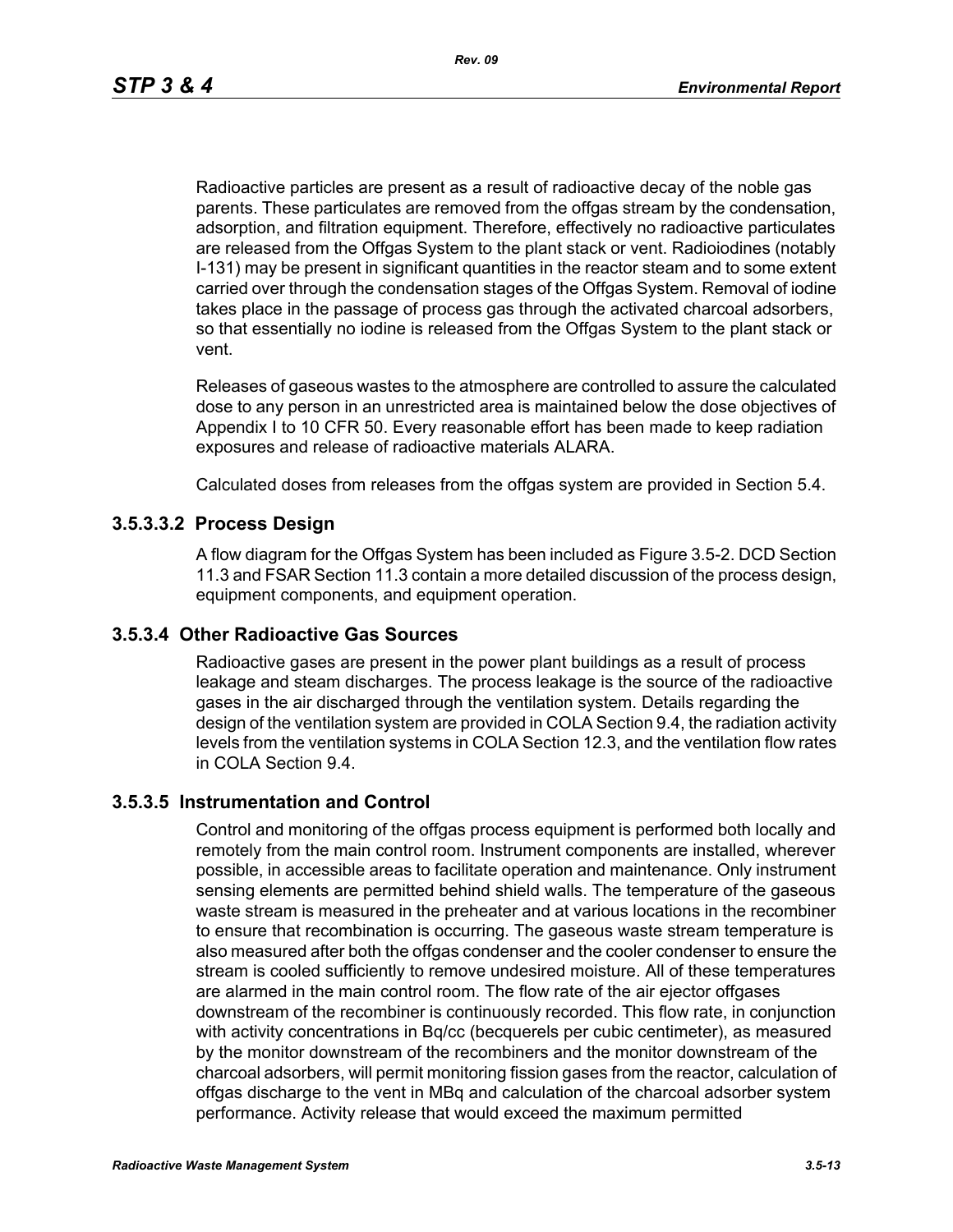instantaneous value is alarmed, and causes closure of the final process gas release valve, terminating the release.

### **3.5.3.6 Radioactive Releases**

#### **3.5.3.6.1 Release Points**

The primary release point for STP 3 & 4 is the Reactor Building stack (one per unit). This stack serves as the release point for the Reactor Building, Turbine Building, and Radwaste Building. Other exhaust points for clean releases are the roof top vents for the Control and Service Buildings and the Service Building health physics room roof vent. The Reactor Building stack is a roof-mounted steel shell in a steel framework extending to a height of 76 meters above ground level. The closest plant buildings to the stack are the Control Building to a height of 10.7 meters and the Turbine Building to a height of 43 meters above grade.

#### **3.5.3.6.2 Projected Releases**

Projected releases from the plant stack have an estimated total flow rate of at least 566,000  $\mathrm{m}^3$ /h through the 2.4-meter diameter circular stack, which extends 76 meters above ground level. Ventilation releases are assumed to be less than 40°C. Table 3.5- 2 lists expected gaseous isotopic releases from one ABWR plant.

#### **3.5.3.7 Cost-Benefit Analysis for Gaseous Effluent Population Doses**

Compliance with Appendix I to 10 CFR 50 numerical guidelines for offsite radiation doses as a result of gaseous or airborne radioactive effluents during normal plant operations, including anticipated operational occurrences, is provided in FSAR Subsection 12.2.2.2. To demonstrate compliance with 10 CFR 50, Appendix I, Section II, paragraph D, a cost-benefit analysis was performed in accordance with the guidance in Regulatory Guide 1.110. The results of the cost-benefit analysis are documented in FSAR Subsection 11.3.11.1.

#### **3.5.4 Solid Waste Management System**

Solid radioactive wastes are produced by multiple methods in a nuclear power station. The waste can be either dry or wet solids, and the source can be an operational activity, maintenance, or another function.

The Solid Waste Management System (SWMS) will collect, process, and package solid radioactive wastes generated as a result of normal plant operation, including anticipated operational occurrences. The system design ensures that the solid radioactive wastes would be collected, monitored, segregated, stored, and packaged for shipment in a manner that minimizes exposure to plant personnel and the public in accordance with 10 CFR 20 and 10 CFR 50, Appendix I. The basic reference for the SWMS is the COLA, Section 11.4.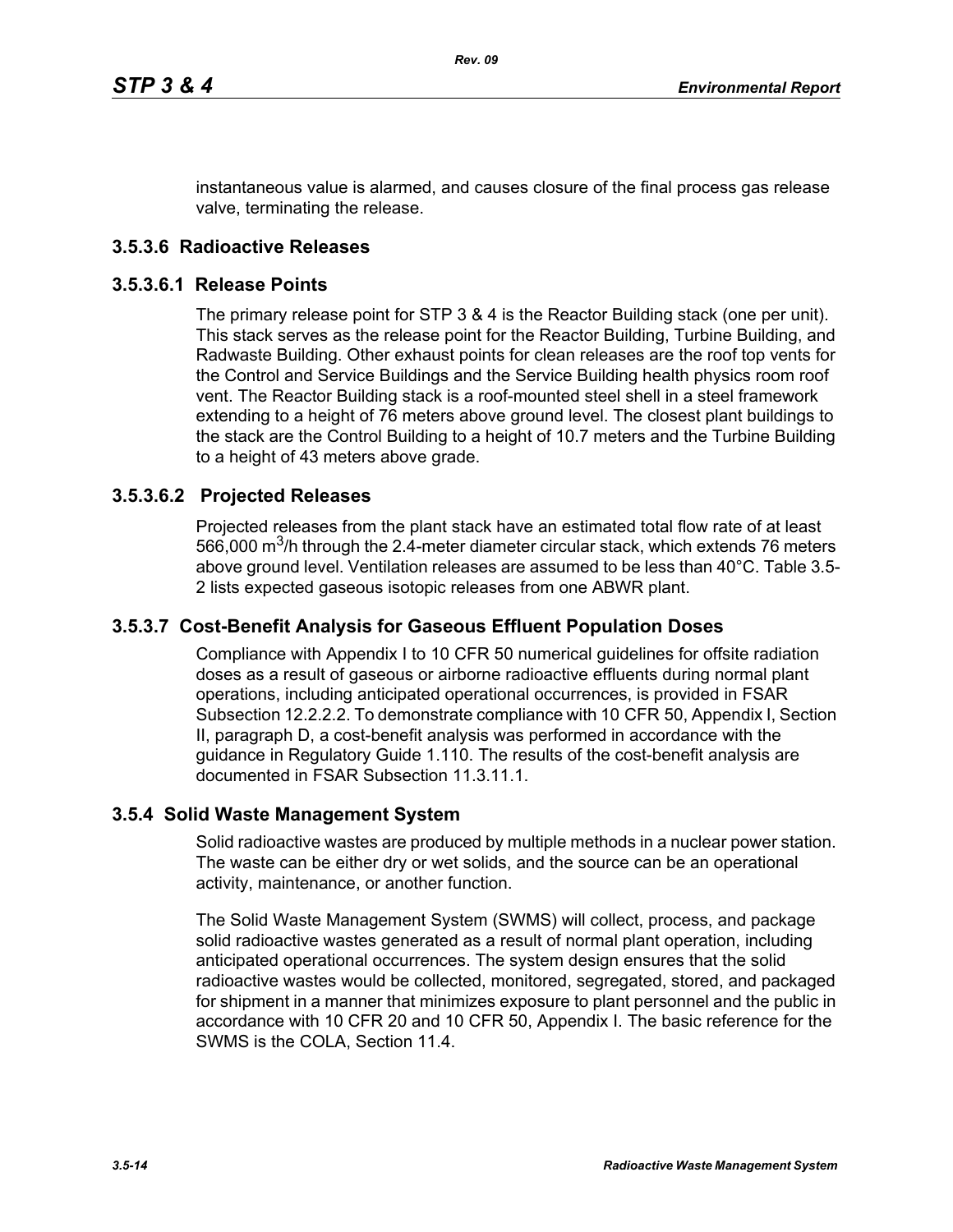# **3.5.4.1 Design Bases**

### **3.5.4.1.1 Design Objective**

The SWMS provides the capability for processing and packaging wastes from the Cleanup Water System, the Fuel Pool Cooling and Cleanup System, the Suppression Pool Cleanup System, the Condensate Polishing System, and the Radwaste System itself. Wastes from these systems will consist of spent resin and backwash slurries.

The SWMS also provides a means of:

- **Packaging dry active waste materials, such as HVAC filters and nonflammable** organic materials
- Packaging contaminated metallic materials and incompressible solid objects such as small tools and equipment components

The SWMS is designed so that the failure or maintenance of any frequently used component does not impair system or plant operation. Storage is provided ahead of the process equipment to allow holdup for radioactive decay and as required in case of a delay in processing due to maintenance. The operating philosophy of the SWMS is manual start and automatic stop with all functions interlocked to provide a fail-safe mode of SWMS operation.

# **3.5.4.1.2 Design Criteria**

Collection, processing, packaging, and storage of radioactive wastes will be performed to maintain any potential radiation exposure to plant personnel ALARA in accordance with Regulatory Guide 8.8 (Reference 3.5-6) and within the limits of 10 CFR 20. Table 3.5-9 summarizes the radiological activities in the solid waste, based on the sources of waste. Processing of wastes will be done to meet 10 CFR 61 criteria for wastes being shipped to burial, or for wastes being sent to a processor, the waste acceptance criteria of the waste processor. Packaged wastes will be shipped in conformance with the requirements in 49 CFR 173, Subpart I. Sufficient onsite storage is provided to hold at least six months production of radwaste.

The radiation levels of wet solid waste being added to shipping containers are measured to prevent the container from exceeding acceptable radiation levels.

# **3.5.4.2 System Description**

#### **3.5.4.2.1 General Description**

The process diagram for the solid radwaste system is shown on Figure 3.5-1. The major SWMS equipment consists of the following:

- Backwash receiving tanks and forwarding pumps
- **Spent resin tanks and phase separators**
- Decant pumps and transfer pumps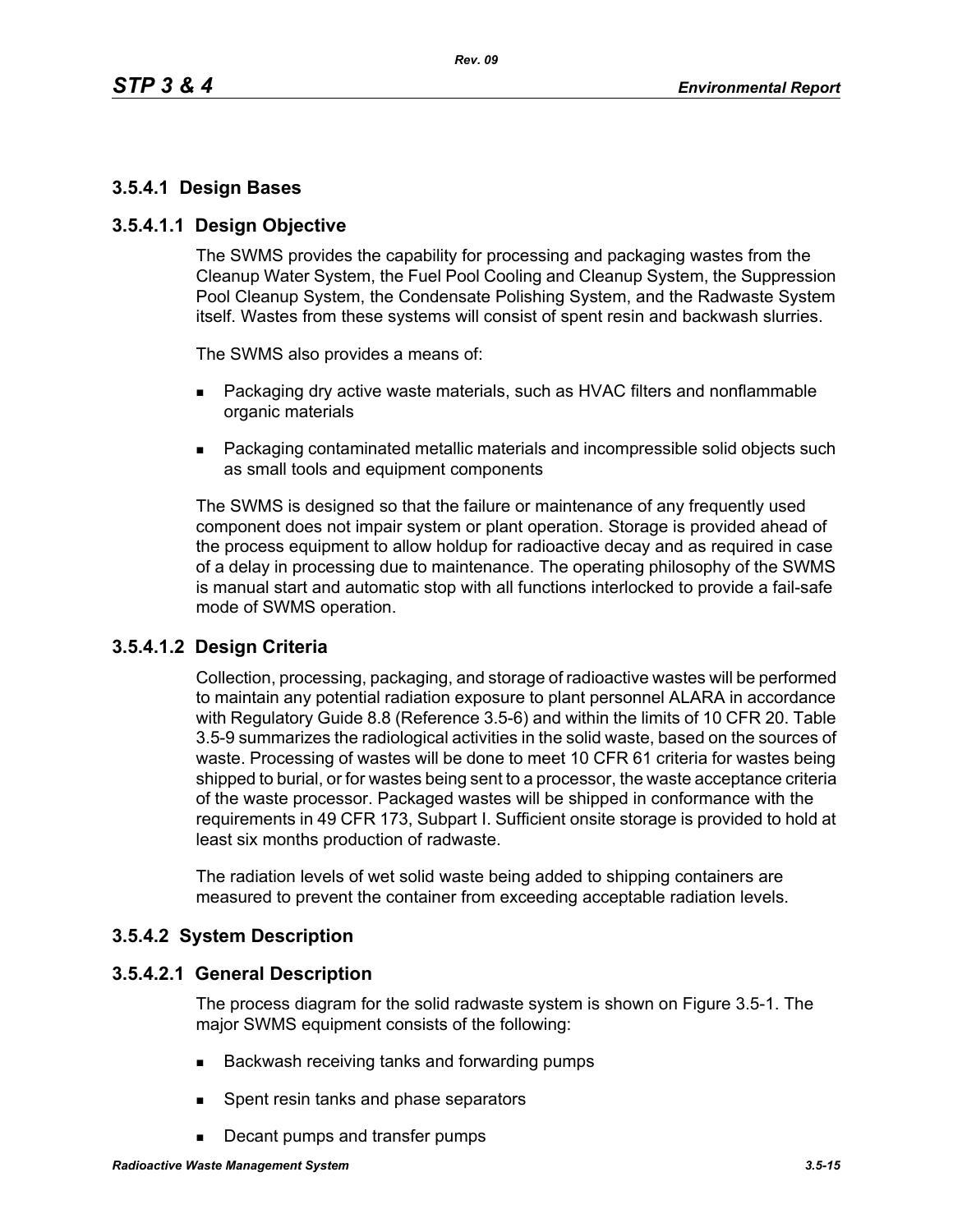- High integrity container (HIC) dewatering and drying equipment
- Connections and auxiliaries for mobile systems

The following design features are incorporated into the SWMS:

- I All components and piping which contain slurries have flushing connections.
- All tanks and equipment that use compressed gases for transport or drying of resins or filter sludges are vented to the plant ventilation exhaust system. The vents are designed to prevent liquids and solids from entering the plant ventilation system.

# **3.5.4.2.2 General Requirements**

The SWMS processes both wet and dry solid wastes in compliance with:

- The releases of radioactive materials to an unrestricted area are within the concentration limits of 10 CFR 20, Appendix B, Table II. All solid wastes are monitored for radiation before either processing or disposal as nonradioactive waste. It is expected that some dry solid waste will be disposable as nonradioactive. All liquids and gases from solid waste processing are treated by the liquid waste management system or by the Radwaste Building ventilation system.
- The SWMS has sufficient storage of both unprocessed and processed wastes to deal with both normal and anticipated operational occurrences. These storage facilities have been designed with adequate shielding to protect the operators from excessive radiation. Wastes will be processed separately by type and source.
- The SWMS is designed in accordance with Regulatory Guide 1.143.

# **3.5.4.2.3 Spent Resins and Sludges**

Wet solid wastes are spent resins and sludges from powdered resins and filter backwashing. The spent resins and sludges are sent to vendor-supplied mobile dewatering systems. See Table 3.5-11 for "Expected Waste Volumes Generated Annually by Each 'Wet' Solid Waste Source and Tank Capacities" (For one ABWR).

# **3.5.4.2.4 Dry Active Waste**

Dry active waste is loaded on marine containers or into shielded containers as required to meet shipping limitations. Estimated volumes of dry active waste generated annually are provided in Table 3.5-10.

# **3.5.4.2.5 Environmental and Exposure Control**

Solid radwaste processing equipment will be designed in accordance with Regulatory Guide 1.143 to minimize the spread of contamination and maintain operator dose rates ALARA.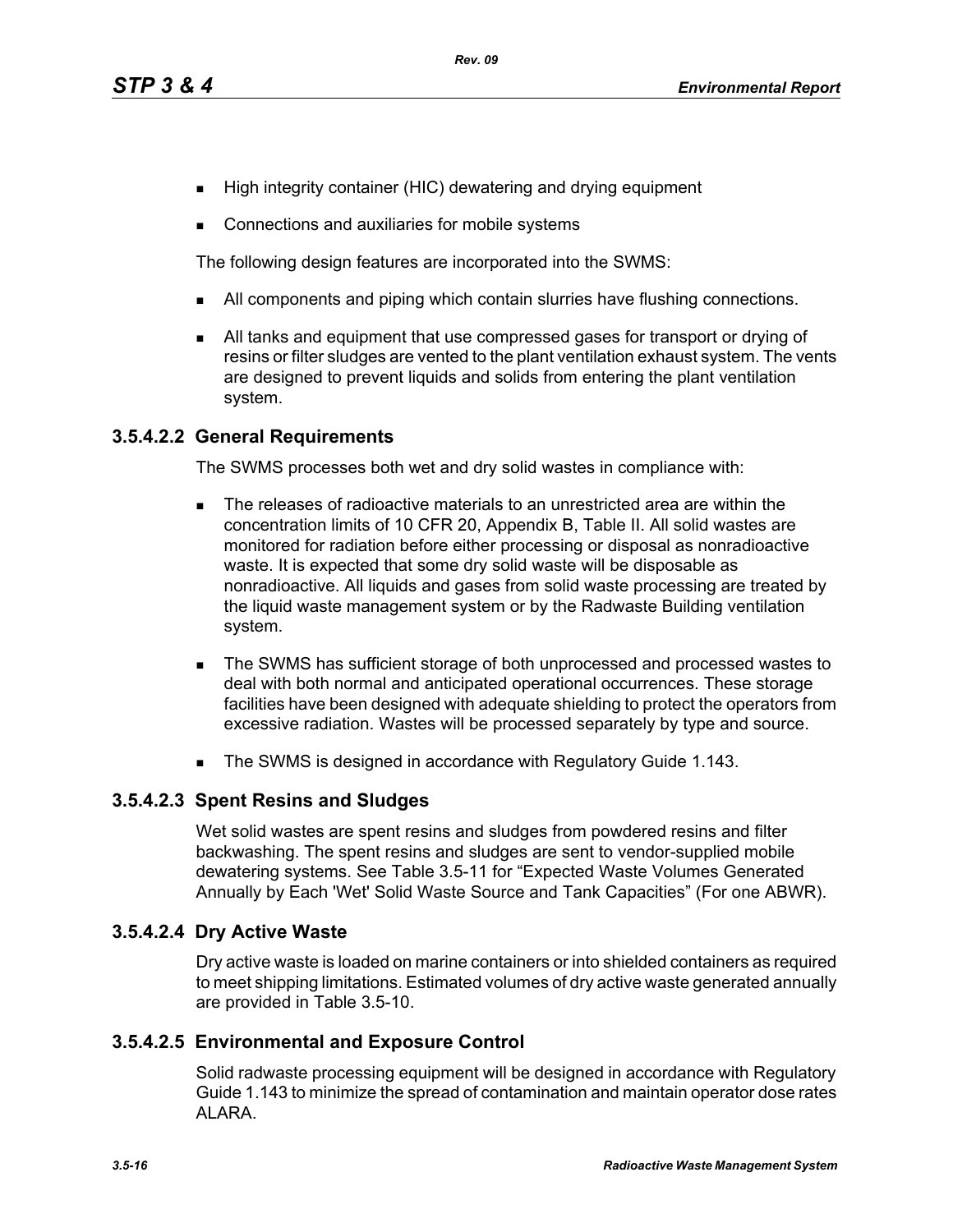# **3.5.4.2.6 Malfunction Analysis**

The process system is protected from overfilling the waste container by a high-level trip that closes the waste container fill valve and a camera that enables the operator to view the level of waste in the container and take action as required.

# **3.5.4.2.7 Shipment**

Containers normally can be shipped after processing, provided the proper shielding is available, without exceeding U.S. Department of Transportation radiation limits. If 49 CFR 173 dose limitations cannot be met, the containers are temporarily stored until the appropriate shielding is available.

Normally, high-integrity containers will be shipped after they are filled. While awaiting shipment, the high-integrity containers are temporarily stored with shielding in an appropriate storage location. A barrier to restrict access will be placed around the shielding. The radiation dose rate at the barrier shall be 50 μGy/hr (micrograys per hour) or less. Storage contingencies in the event that an off-site waste disposal facility becomes unavailable are discussed in Section 4.5. There is space for either box containers or high integrity containers in the solid waste storage area in the radwaste building. Low activity waste collected in buildings outside of the radwaste building will be temporarily stored locally until transferred to the radwaste building for storage/shipment. Uncontaminated shipping containers and vehicles may be stored outside. The annual volumes of solid radwaste to be shipped offsite are estimated in Table 3.5-12 (for one ABWR).

The packaged waste is stored until it is shipped offsite to a licensed radwaste processing facility or burial site. Onsite processing of the waste is in accordance with the existing STP Process Control Program (PCP) to meet transportation and radwaste processing facility or burial site waste acceptance requirements. The existing STP PCP will be modified as required to ensure it addresses the STP 3 & 4 waste streams. Packaging of waste for offsite shipment complies with applicable Department of Transportation and NRC regulations that specify requirements for shipment of radioactive material, including 49 CFR 172, 173 and 178, and 10 CFR 71.

# **3.5.4.2.8 Contingencies for Class B and C Wastes**

It is expected that Class B and C wastes will constitute about 5% of the low level radioactive waste (LLRW) that will be generated by the plant, with the balance being Class A waste (with small amounts of greater than Class C wastes that are subject to separate disposal provisions). As of July 1, 2008, the LLRW disposal facility in Barnwell, South Carolina is no longer accepting Class B and C waste from sources in states such as Texas that are outside of the Atlantic Compact. However, the disposal facility in Clive, Utah, is still accepting Class A waste from out of state.

STP 3 & 4 plans to load fuel in 2015 and begin operation no earlier than 2016 and therefore will not be generating Class B and C waste until then. Typically it takes about a year after fuel load before a sufficient quantity of B/C waste is generated to warrant a shipment for disposal. By 2016, it is likely that a disposal facility will be available that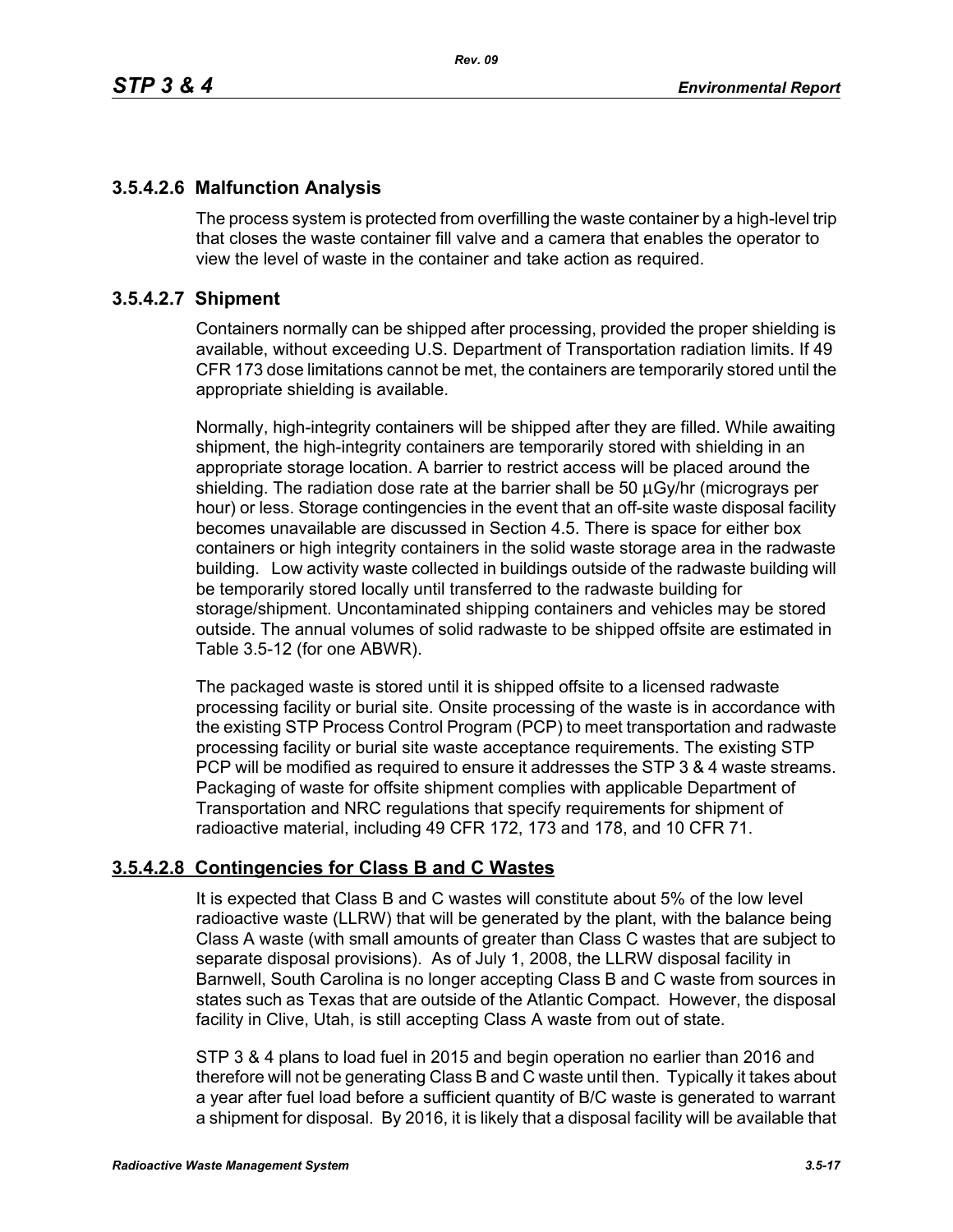will accept Class B and C waste from sources in Texas. In particular, in 2004, Waste Control Specialists applied for a license from the Texas Commission on Environmental Quality (TCEQ) to develop a disposal facility in Andrews County, Texas for Class A, B and C waste. As of August 2008, the Executive Director of Texas Commission on Environmental Quality has recommended to the full commission that Waste Control Specialists be granted the license to operate a Class A, B and C waste site for the Texas Compact. Therefore, by the time that STP 3 & 4 begins to operate, it is reasonable to expect that the Andrews County disposal facility will be in operation, and that STP 3 & 4 will be able to ship its Class A, B and C waste offsite to the Andrews County disposal facility.

However, in the event that there are no disposal facilities that will accept Class B and C wastes from sources in Texas at the time the plant begins operation, there are several options available for storage of such waste pending shipment offsite once a disposal facility becomes available:

- As provided in the FSAR Section 11.4.1.2, STP 3 & 4 Radwaste Building is designed to have 6 months of storage capacity for LLRW. Since Class B and C waste constitute only about 5% of the total LLRW, the Radwaste Building has about 10 years of safe storage capacity if it used solely for storage of Class B and C waste and if Class A waste is promptly shipped offsite. Also the waste tables in Section 11.4 are not based on a volume reduction (VR) process. Hence it is possible to extend this storage time frame by utilizing commercially available offsite waste processors. For example a VR of 8 to 10 is presently being achieved for resins.
- As described in FSAR Section 11.4.1.2, STP 1 & 2 have an Onsite Staging Facility (OSF) that could be used to store waste from STP 3 & 4 if that should become necessary. As explained in the Section 11.4.2.3.2 of the STP 1 & 2 UFSAR, the OSF has a 5-year LLRW storage capacity for Units 1 and 2. If that storage capacity were to be devoted to Class B and C waste, the OSF would have approximately 100 years of safe storage capacity for two units or 50 years for four units, assuming that Class A waste is shipped offsite in the normal course of business. Just as explained above, the storage duration could be extended by utilizing VR.
- If still additional storage capacity were eventually to be needed, STP 3 & 4 could construct storage facilities in accordance with applicable NRC guidance, such as Regulatory Issue Summary (RIS) 2008-12, Considerations for Extended Interim Storage of Low-Level Radioactive Waste by Fuel Cycle and Materials Licenses, and NUREG 0800 Section 11.4.

If STP 3 & 4 were to need to store Class B and C waste for an extended period of time, it would implement the provisions of RIS 2008-12 and NUREG 0800 Section 11.4.

The onsite storage facilities are designed to maintain onsite and offsite radiological doses within the limits in 10 CFR Part 20 and to maintain occupational exposures ALARA.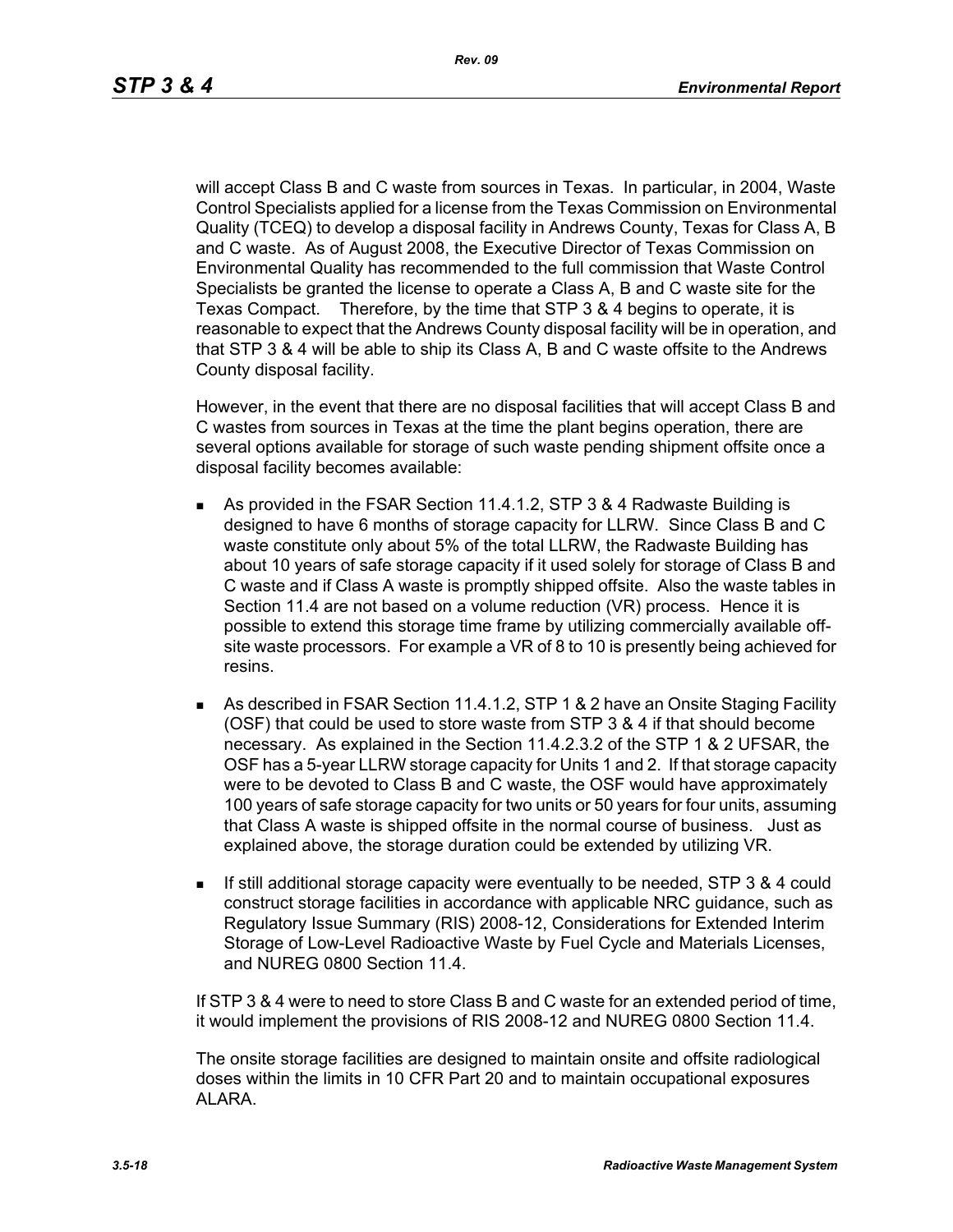### **3.5.5 References**

- 3.5-1 American National Standard Radioactive Source Term for Normal Operation of Light Water Reactors, ANSI/ANS-18.1.
- 3.5-2 Skarpelos, J.M. and R.S. Gilbert, Technical Derivation of BWR 1971 Design Basis Radioactive Material Source Terms, March 1973 (NEDO-10871).
- 3.5-3 Calculation of Releases of Radioactive Materials in Gaseous and Liquid Effluents from Boiling Water Reactors, NUREG-0016, Revision 1, January 1979.
- 3.5-4 Marrero, T.R., Airborne Releases From BWRs for Environmental Impact Evaluations, March 1976 (NEDO-21159).
- 3.5-5 ABWR Design Control Document, Tier 2 Manual, General Electric, Revision 4, March 1997.
- 3.5-6 Information Relevant to Ensuring that Occupational Radiation Exposures at Nuclear Power Stations Will Be as Low as is Reasonably Achievable, Regulatory Guide 8.8, June 1978, U.S. Nuclear Regulatory Commission, 1978.
- 3.5-7 Design Guidance for Radioactive Waste Management Systems, Structures, and Components Installed in Light-Water-Cooled Nuclear Power Plants, Regulatory Guide 1.143., Rev. 2 November 2001.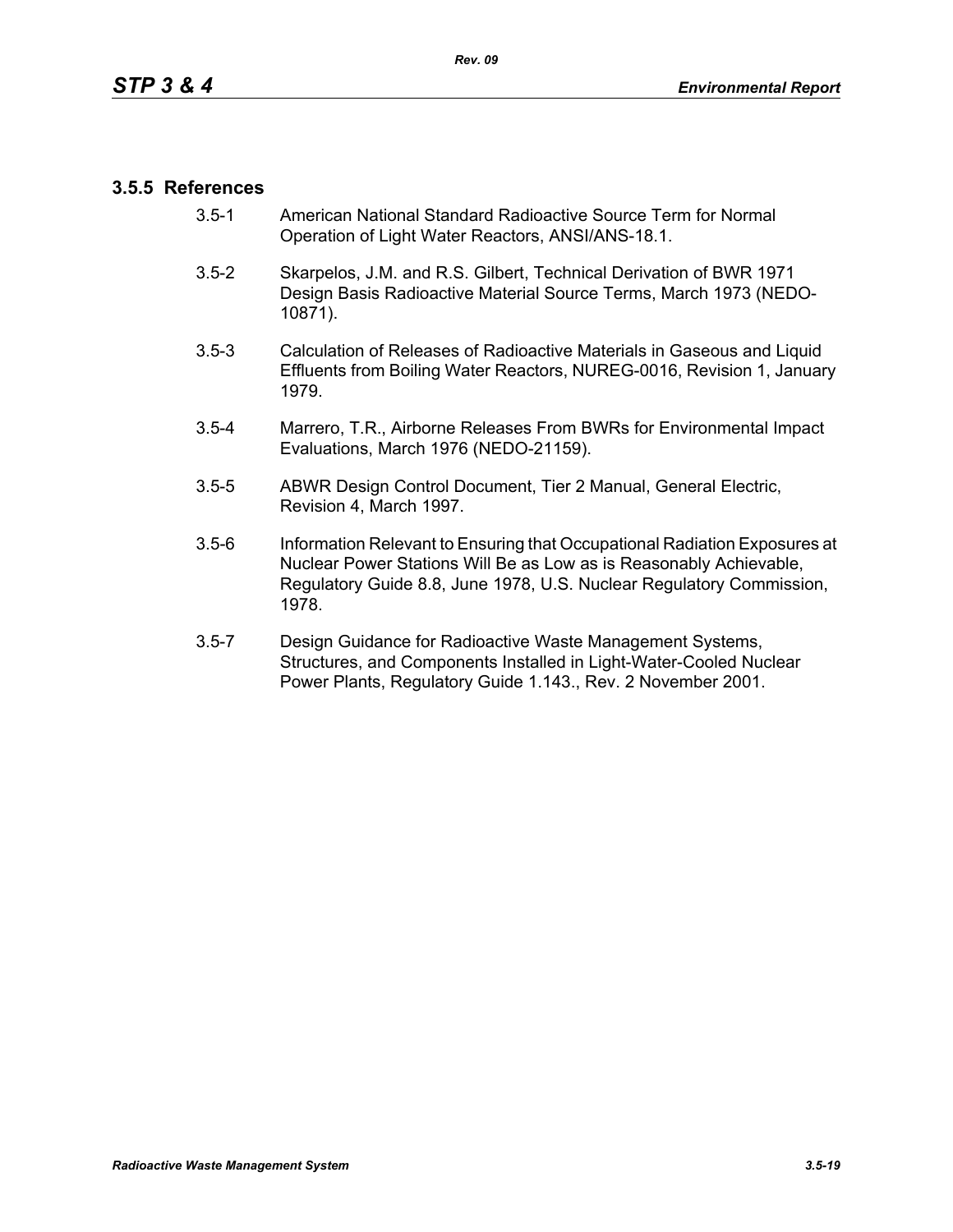| 111111111<br>יסומשפ ∟ושטוט ו כול<br><b>Annual Average</b> |                                    |        |
|-----------------------------------------------------------|------------------------------------|--------|
| Radionuclide                                              | <b>Liquid Releases</b><br>(MBq/yr) |        |
| $I - 131$                                                 | 3.35E+02                           |        |
| $I-132$                                                   | 7.15E+01                           |        |
| $I - 133$                                                 | 1.38E+03                           |        |
|                                                           |                                    |        |
| $I - 134$                                                 | 4.22E+00                           |        |
| $I-135$                                                   | 4.03E+02                           |        |
| $H-3$                                                     | 2.96E+05                           |        |
| $C-14$<br>$0.00E + 00$<br>Na-24<br>1.87E+02               |                                    |        |
|                                                           |                                    | $P-32$ |
| $Cr-51$                                                   | 6.30E+02                           |        |
| Mn-54                                                     | 1.47E+02                           |        |
| Mn-56                                                     | 7.55E+01                           |        |
| $Co-56$                                                   | $0.00E + 00$                       |        |
| $Co-57$<br>$Co-58$                                        | $0.00E + 00$                       |        |
|                                                           | 3.10E+02                           |        |
| $Co-60$                                                   | 5.69E+02                           |        |
| Fe-55                                                     | 3.50E+02                           |        |
| Fe-59<br>8.24E+01                                         |                                    |        |
| Ni-63                                                     | 6.29E+01                           |        |
| Cu-64                                                     | 4.67E+02                           |        |
| Zn-65                                                     | $1.63E + 01$                       |        |
| Rb-89                                                     | $0.00E + 00$                       |        |
| Sr-89                                                     | 1.16E+01                           |        |
| Sr-90                                                     | 9.92E-01                           |        |
| $0.00E + 00$<br>$Y-90$                                    |                                    |        |
| Sr-91                                                     | 4.64E+01                           |        |
| $Y-91$<br>8.70E+00                                        |                                    |        |
| Sr-92                                                     | $1.64E + 01$                       |        |
| $Y-92$                                                    | $6.27E + 01$                       |        |
| $Y-93$                                                    | 5.05E+01                           |        |
| Zr-95                                                     | 4.10E+01                           |        |

# **Table 3.5-1 Annual Average Liquid Releases**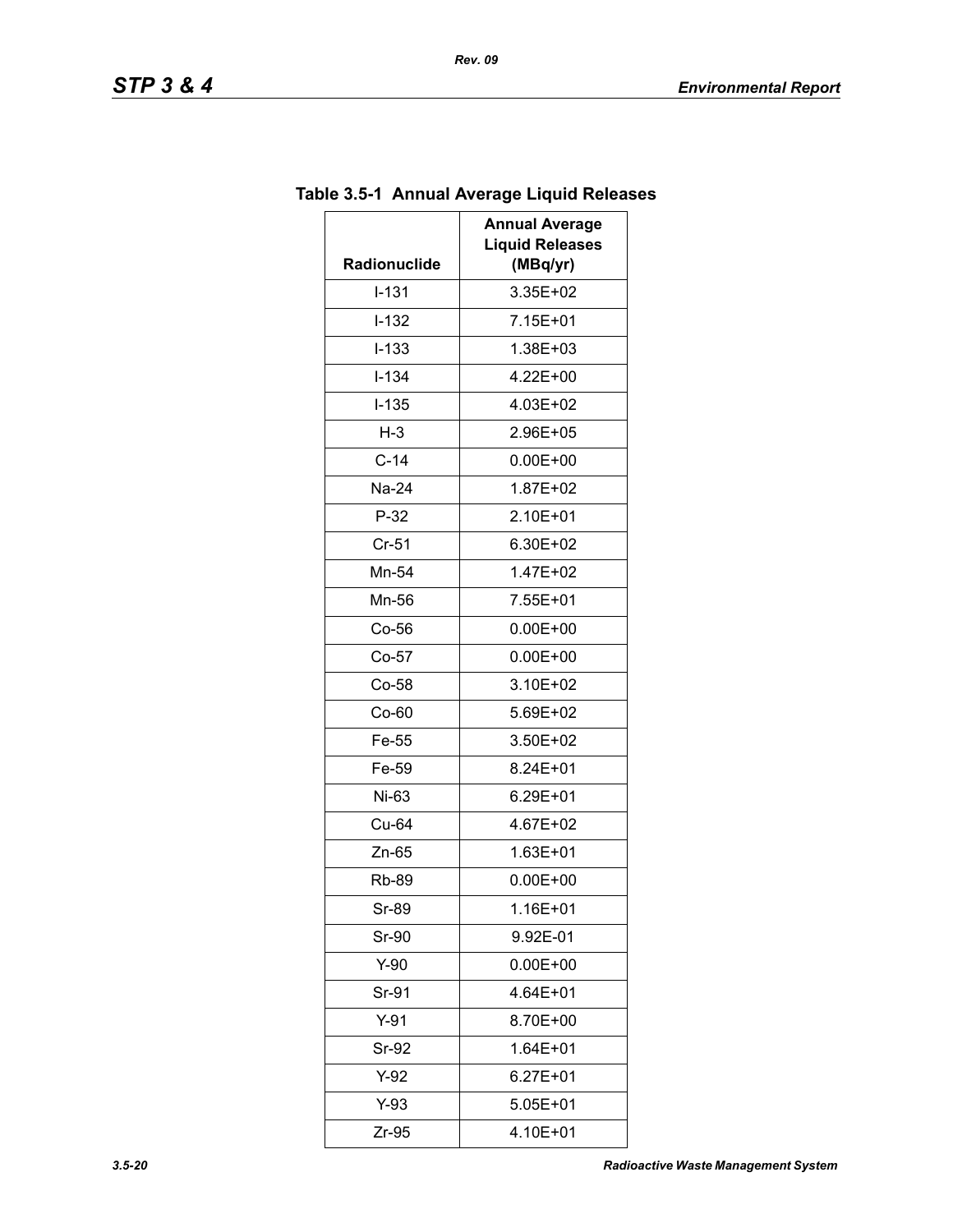| <b>Radionuclide</b>    | <b>Annual Average</b><br><b>Liquid Releases</b><br>(MBq/yr) |  |
|------------------------|-------------------------------------------------------------|--|
| <b>Nb-95</b>           | 1.16E+01                                                    |  |
| Mo-99                  | 9.66E+01                                                    |  |
| Tc-99m                 | 2.10E+02                                                    |  |
| Ru-103                 | $1.21E + 01$                                                |  |
| Rh-103m                | $0.00E + 00$                                                |  |
| Ru-106<br>3.29E+02     |                                                             |  |
| Rh-106<br>$0.00E + 00$ |                                                             |  |
| Ag-110m                | 4.44E+01                                                    |  |
| Sb-124                 | $0.00E + 00$                                                |  |
| Te-129m                | $3.12E + 00$                                                |  |
| Te-131m                | 3.10E+00                                                    |  |
| Te-132                 | 5.00E-01                                                    |  |
| Cs-134                 | 4.18E+02                                                    |  |
| Cs-136                 | 2.78E+01                                                    |  |
| Cs-137                 | 6.57E+02                                                    |  |
| Cs-138                 | 2.96E-02                                                    |  |
| Ba-140                 | $6.23E + 01$                                                |  |
| La-140                 | $0.00E + 00$                                                |  |
| Ce-141                 | 1.10E+01                                                    |  |
| Ce-144                 | 1.44E+02                                                    |  |
| Pr-143                 | 3.00E+00                                                    |  |
| Nd-147                 | 7.40E-02                                                    |  |
| W-187                  | 8.24E+00                                                    |  |
| Np-239                 | 3.51E+02                                                    |  |

# **Table 3.5-1 Annual Average Liquid Releases (Continued)**

(FSAR Section 12.2, Table 12.2-22)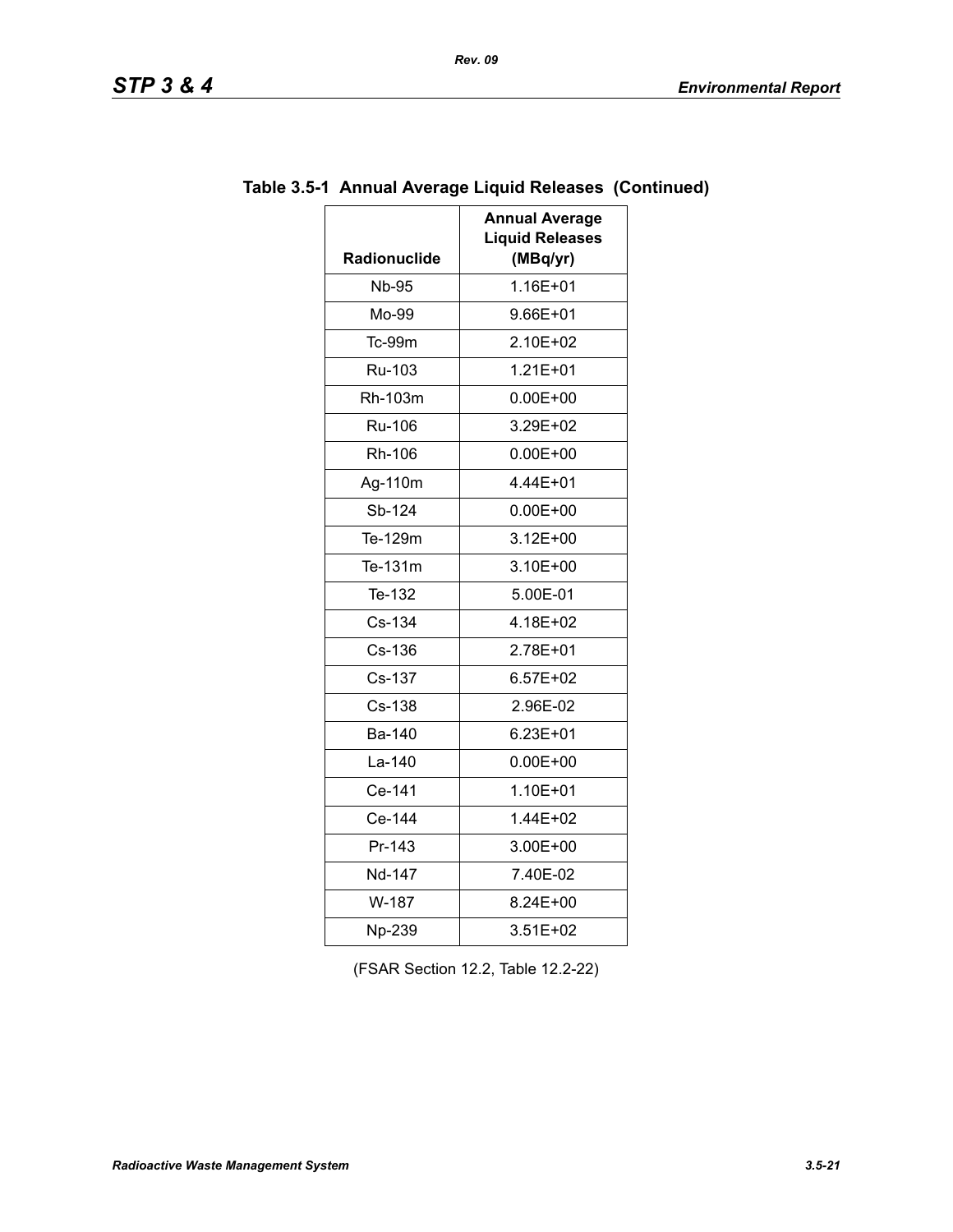| <b>Annual Average</b> |                         |  |
|-----------------------|-------------------------|--|
|                       | <b>Gaseous Releases</b> |  |
| Radionuclide          | (MBq/yr)                |  |
| $Kr-83m$              | $3.1E + 01$             |  |
| $Kr-85m$              | 7.8E+05                 |  |
| Kr-85                 | $2.1E+07$               |  |
| <b>Kr-87</b>          | $9.3E + 05$             |  |
| <b>Kr-88</b>          | $1.4E + 06$             |  |
| Kr-89                 | 8.9E+06                 |  |
| <b>Kr-90</b>          | $1.2E + 01$             |  |
| Xe-131m               | 1.9E+06                 |  |
| Xe-133m               | 3.2E+03                 |  |
| Xe-133                | 8.9E+07                 |  |
| Xe-135m               | $1.5E + 07$             |  |
| Xe-135                | $1.7E + 07$             |  |
| Xe-137                | $1.9E + 07$             |  |
| Xe-138                | $1.6E + 07$             |  |
| Xe-139                | $1.5E + 01$             |  |
| $I-131$               | $9.6E + 03$             |  |
| $I-132$               | $8.1E + 04$             |  |
| $I-133$               | $6.3E + 04$             |  |
| $I - 134$             | $1.4E + 05$             |  |
| $I-135$               | 8.9E+04                 |  |
| $H-3$                 | 2.7E+06                 |  |
| $C-14$                | 3.4E+05                 |  |
| Na-24                 | $1.5E + 02$             |  |
| $P-32$                | 3.4E+01                 |  |
| Ar-41                 | 2.5E+05                 |  |
| $Cr-51$               | $1.3E + 03$             |  |
| Mn-54                 | 2.0E+02                 |  |
| Mn-56                 | $1.3E + 02$             |  |
| Fe-55                 | $2.4E + 02$             |  |
| Fe-59<br>3.0E+01      |                         |  |
| $Co-58$               | 8.9E+01                 |  |
| $Co-60$               | 4.8E+02                 |  |
| Ni-63                 | 2.4E-01                 |  |
| Cu-64                 | $3.7E + 02$             |  |
| Zn-65                 | 4.1E+02                 |  |

# **Table 3.5-2 Annual Average Gaseous Releases**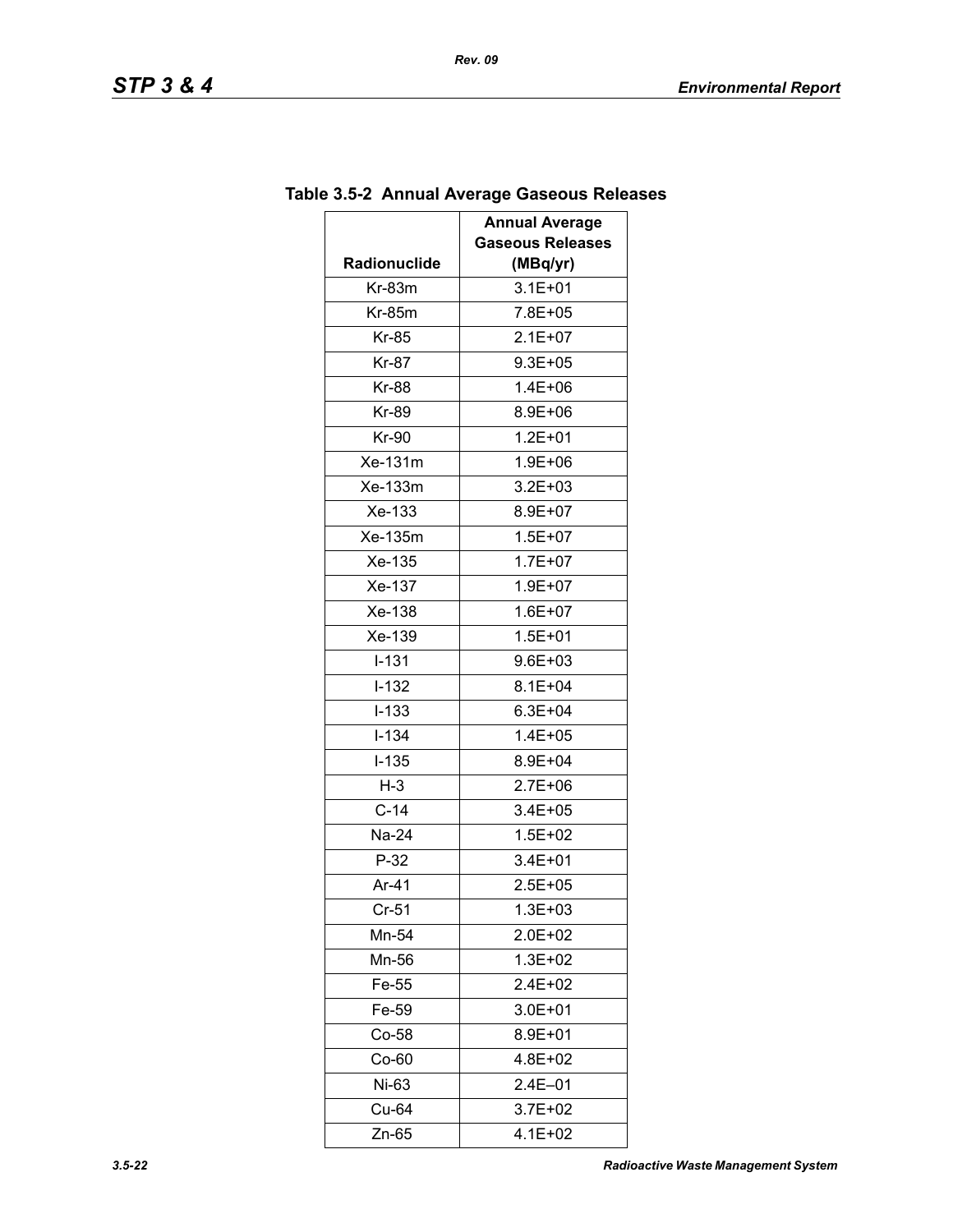|                     | <b>Annual Average</b>               |
|---------------------|-------------------------------------|
| <b>Radionuclide</b> | <b>Gaseous Releases</b><br>(MBq/yr) |
| <b>Rb-89</b>        | $1.6E + 00$                         |
| <b>Sr-89</b>        | $2.1E + 02$                         |
| Sr-90               | 2.6E+00                             |
| $Y-90$              | $1.7E + 00$                         |
| Sr-91               | $3.7E + 01$                         |
| Sr-92               | 2.9E+01                             |
| $Y-91$              | 8.9E+00                             |
| $Y-92$              | 2.3E+01                             |
| $Y-93$              | $4.1E + 01$                         |
| $Zr-95$             | $5.9E + 01$                         |
| <b>Nb-95</b>        | $3.1E + 02$                         |
| Mo-99               | 2.2E+03                             |
| Tc-99m              | $1.1E + 01$                         |
| Ru-103              | $1.3E + 02$                         |
| Rh-103m             | $4.1E + 00$                         |
| <b>Ru-106</b>       | 7.0E-01                             |
| Rh-106              | 7.0E-01                             |
| Ag-110m             | 7.4E-02                             |
| Sb-124              | $6.7E + 00$                         |
| Te-129m             | $8.1E + 00$                         |
| Te-131m             | 2.8E+00                             |
| Te-132              | 7.0E-01                             |
| Cs-134              | 2.3E+02                             |
| Cs-136              | $2.2E + 01$                         |
| Cs-137              | $3.5E + 02$                         |
| Cs-138              | $6.3E + 00$                         |
| Ba-140              | 1.0E+03                             |
| La-140              | $6.7E + 01$                         |
| Ce-141              | 3.4E+02                             |
| Ce-144              | 7.0E-01                             |
| Pr-144              | 7.0E-01                             |
| W-187               | 7.0E+00                             |
| Np-239              | 4.4E+02                             |

### **Table 3.5-2 Annual Average Gaseous Releases (Continued)**

(FSAR Section 12.2, Table 12.2-20)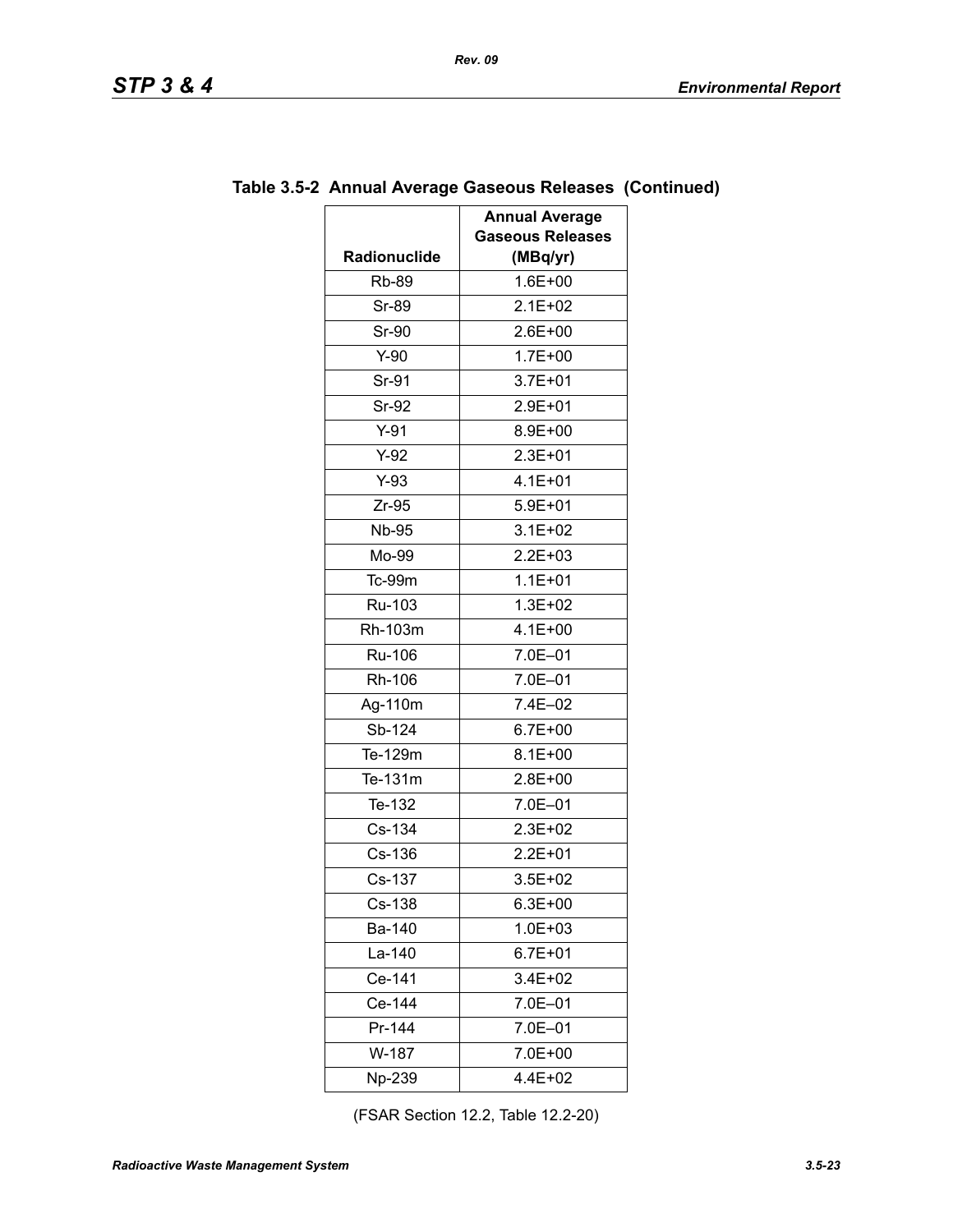| <b>Isotope</b>         | <b>Decay Constant, 1/hours</b> | Source Term t = 30 min (MBq/s) |
|------------------------|--------------------------------|--------------------------------|
| $Kr-83m$<br>3.73 E-01  |                                | $1.1E + 02$                    |
| $Kr-85m$               | 1.55 E-01                      | $2.0F + 02$                    |
| Kr-85                  | 7.37 E-06                      | 8.9E-01                        |
| 5.47 E-01<br>Kr-87     |                                | $5.6E + 02$                    |
| Kr-88                  | 2.48 E-01                      | $6.3E + 02$                    |
| Kr-89                  | 1.32 E+01                      | $6.3E + 00$                    |
| Xe-131m                | 2.41 E-03                      | 7.4E-01                        |
| $Xe-133m$<br>1.30 E-02 |                                | $1.1E + 01$                    |
| $Xe-133$<br>5.46 E-03  |                                | $3.1E + 02$                    |
| Xe-135m<br>2.72 E+00   |                                | $2.5E + 02$                    |
| Xe-135<br>7.56 E-02    |                                | $8.1E + 02$                    |
| Xe-137<br>1.08 E+01    |                                | $2.6E + 01$                    |
| Xe-138<br>$2.93 E+00$  |                                | 7.8E+02                        |
| TOTAL                  |                                | $3.7E + 03$                    |

**Table 3.5-3 Noble Gas Source Terms in Steam** 

(Reference 3.5-5, Table 11.1-1)

| <b>Decay Constant, 1/hours</b><br><b>Isotope</b> |          | <b>Concentration (MBq/g)</b> |
|--------------------------------------------------|----------|------------------------------|
| $1 - 131$                                        | 3.59E-03 | 5.9E-04                      |
| $1 - 132$                                        | 3.03E-01 | $5.2E-03$                    |
| $I - 133$                                        | 3.33E-02 | $4.1E-03$                    |
| $I - 134$                                        | 7.91E-01 | 8.9E-03                      |
| $I - 135$<br>1.05E-01                            |          | 5.6E-03                      |

(Reference 3.5-5, Table 11.1-2)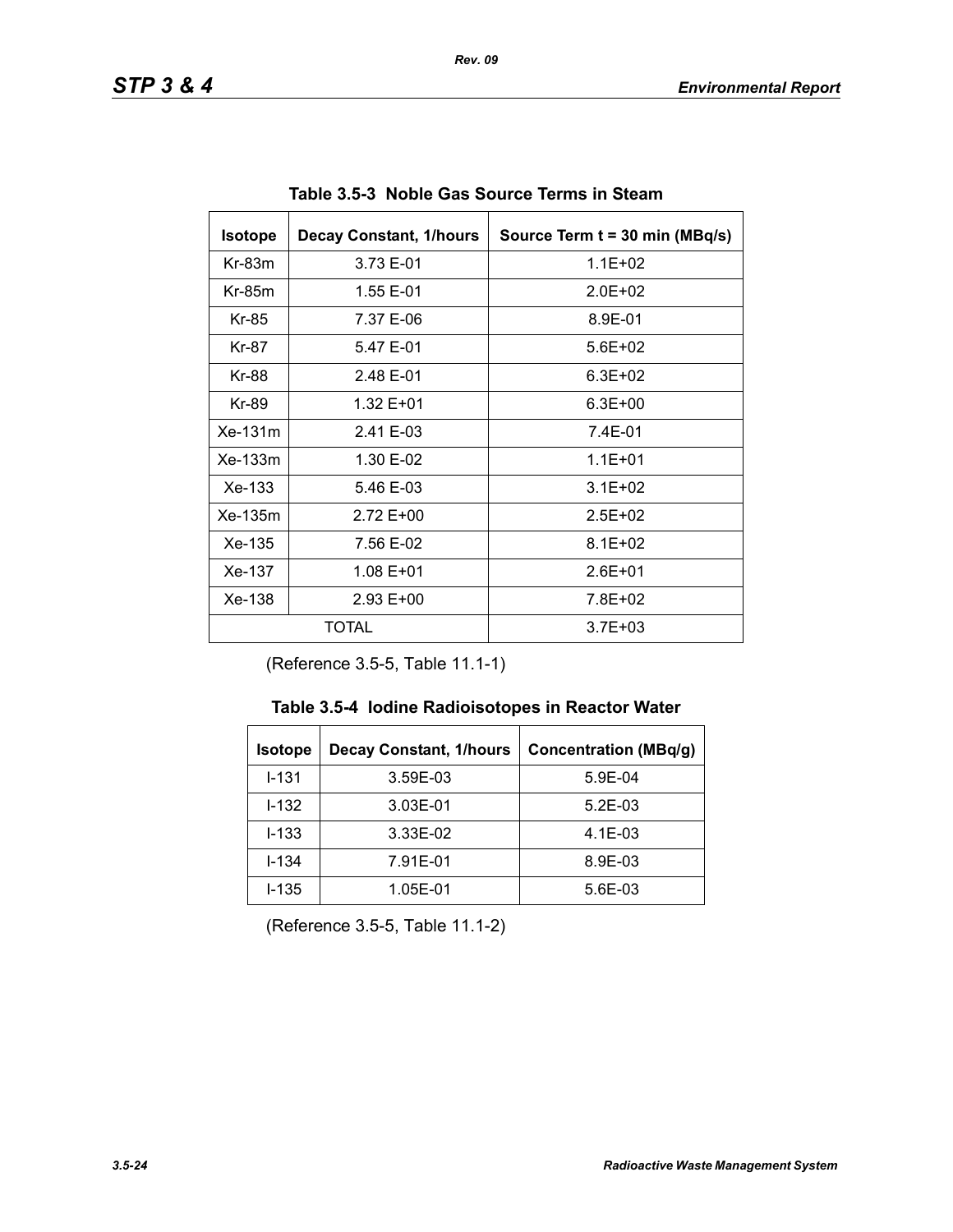| <b>Isotope</b> | <b>Decay Constant, 1/hours</b> | <b>Concentration (MBq/g)</b> |
|----------------|--------------------------------|------------------------------|
| <b>Rb-89</b>   | 2.74E+00                       | 7.8E-04                      |
| Sr-89          | 5.55E-04                       | $1.2E-05$                    |
| Sr-90/Y-90     | 2.81E-06                       | 8.5E-07                      |
| Sr-91          | 7.31E-02                       | 5.2E-04                      |
| <b>Sr-92</b>   | 2.56E-01                       | 1.4E-03                      |
| $Y-91$         | 4.93E-04                       | 4.8E-06                      |
| $Y-92$         | 1.96E-01                       | 8.1E-04                      |
| $Y-93$         | 6.8E-02                        | $5.2E-04$                    |
| Zr-95/Nb-95    | 4.41E-04                       | 9.6E-07                      |
| Mo-99/Tc-99m   | 1.05E-02                       | $2.4E-04$                    |
| Ru-103/Rh-103m | 7.29E-04                       | 2.4E-06                      |
| Ru-106/Rh-106  | 7.83E-05                       | 3.7E-07                      |
| Te-129m        | 8.65E-04                       | 4.8E-06                      |
| Te-131m        | 2.31E-02                       | 1.2E-05                      |
| Te-132         | 8.89E-03                       | 1.2E-06                      |
| Cs-134         | 3.84E-05                       | 3.3E-06                      |
| Cs-136         | 2.22E-03                       | 2.2E-06                      |
| Cs-137         | 2.63E-06                       | 8.9E-06                      |
| Cs-138         | 1.29E+00                       | 1.5E-03                      |
| Ba-140/La-140  | 2.26E-03                       | 4.8E-05                      |
| Ce-141         | 8.88E-04                       | 3.7E-06                      |
| Ce-144/Pr-144  | 1.02E-04                       | 3.7E-07                      |
| Np-239         | 1.24E-02                       | 1.0E-03                      |

#### **Table 3.5-5 Nonvolatile Fission Products in Reactor Water**

(Reference 3.5-5, Table 11-1-3)

NOTE: Nuclides shown as pairs are assumed to be in secular equilibrium. The parent decay constant and concentration are shown.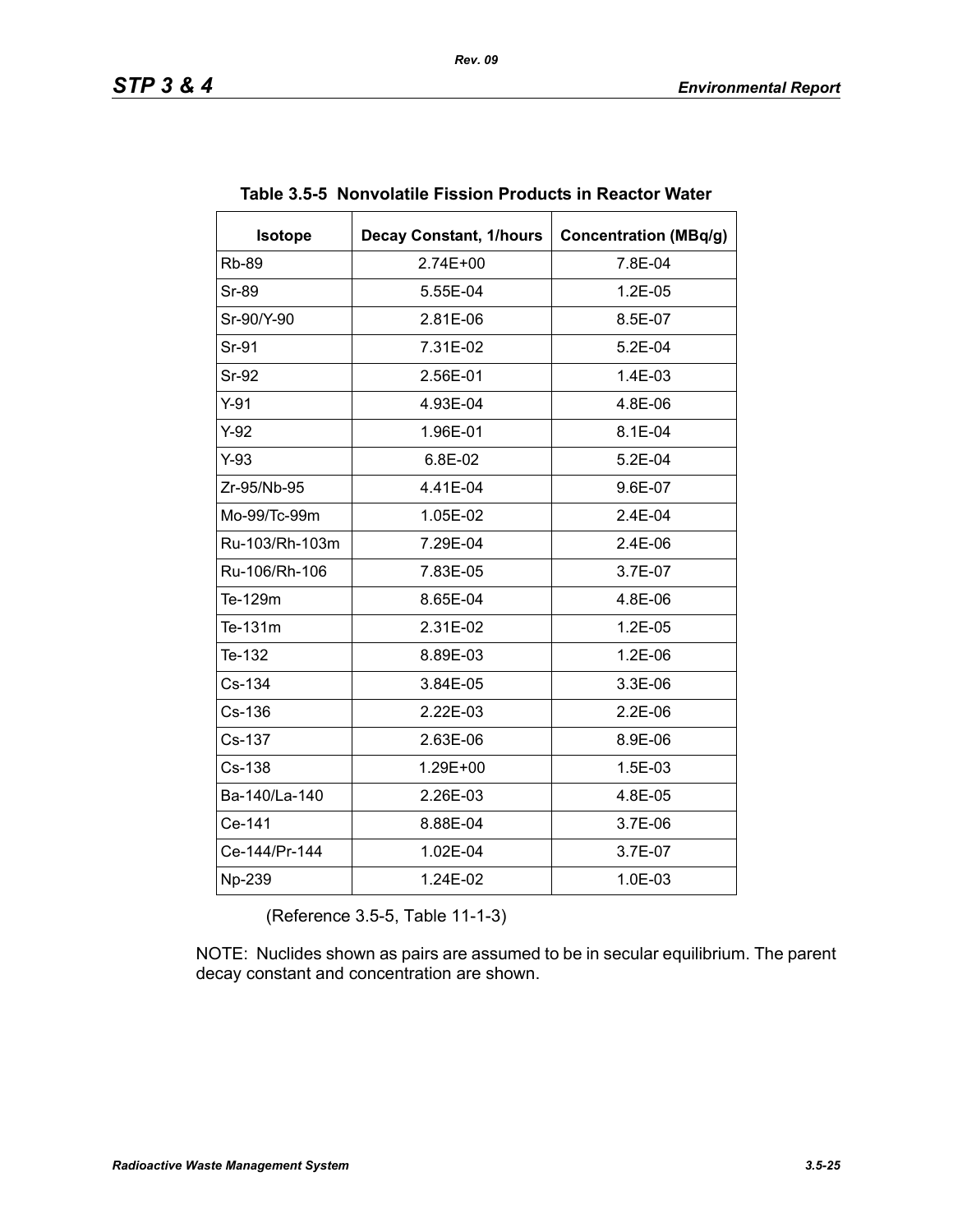|  | Table 3.5-6 Coolant Activation Products in Reactor Water and Steam |  |
|--|--------------------------------------------------------------------|--|
|--|--------------------------------------------------------------------|--|

| <b>Isotope</b> | <b>Half-Life</b> | <b>Steam Concentration</b><br>(MBq/g) | <b>Reactor Water</b><br><b>Concentration</b><br>(MBq/g) |
|----------------|------------------|---------------------------------------|---------------------------------------------------------|
| $N-16$         | 7.13 s           | 1.9E+00 [1]                           | $3.6E+00$ [2]                                           |

[1] Use 11 MBq/g for operation with hydrogen water chemistry

[2] Valid at core exit

(Reference 3.5-5, Table 11.1-4)

| <b>Isotope</b> | <b>Decay Constant, 1/hours</b> | <b>Concentration (MBq/g)</b> |
|----------------|--------------------------------|------------------------------|
| Na-24          | 4.63E-02                       | 1.3E-03                      |
| $P-32$         | 2.02E-03                       | 2.4E-05                      |
| $Cr-51$        | 1.04E-03                       | 7.4E-04                      |
| Mn-54          | 9.53E-05                       | 8.5E-06                      |
| Mn-56          | 2.69E-01                       | 6.7E-03                      |
| Co-58          | 4.05E-04                       | 2.4E-05                      |
| $Co-60$        | 1.50E-05                       | 4.8E-05                      |
| Fe-55          | 3.04E-05                       | $1.2E - 04$                  |
| Fe-59          | 6.33E-04                       | $3.7E-06$                    |
| Ni-63          | 7.90E-07                       | $1.2E - 04$                  |
| Cu-64          | 5.42E-02                       | 3.7E-03                      |
| $Zn-65$        | 1.18E-04                       | $2.4E-0.5$                   |
| Ag-110m        | 1.16E-04                       | 1.2E-07                      |
| W-187          | 2.90E-02                       | 3.7E-05                      |

**Table 3.5-7 Non-Coolant Activation Products in Reactor Water** 

(Reference 3.5-5, Table 11.1-5)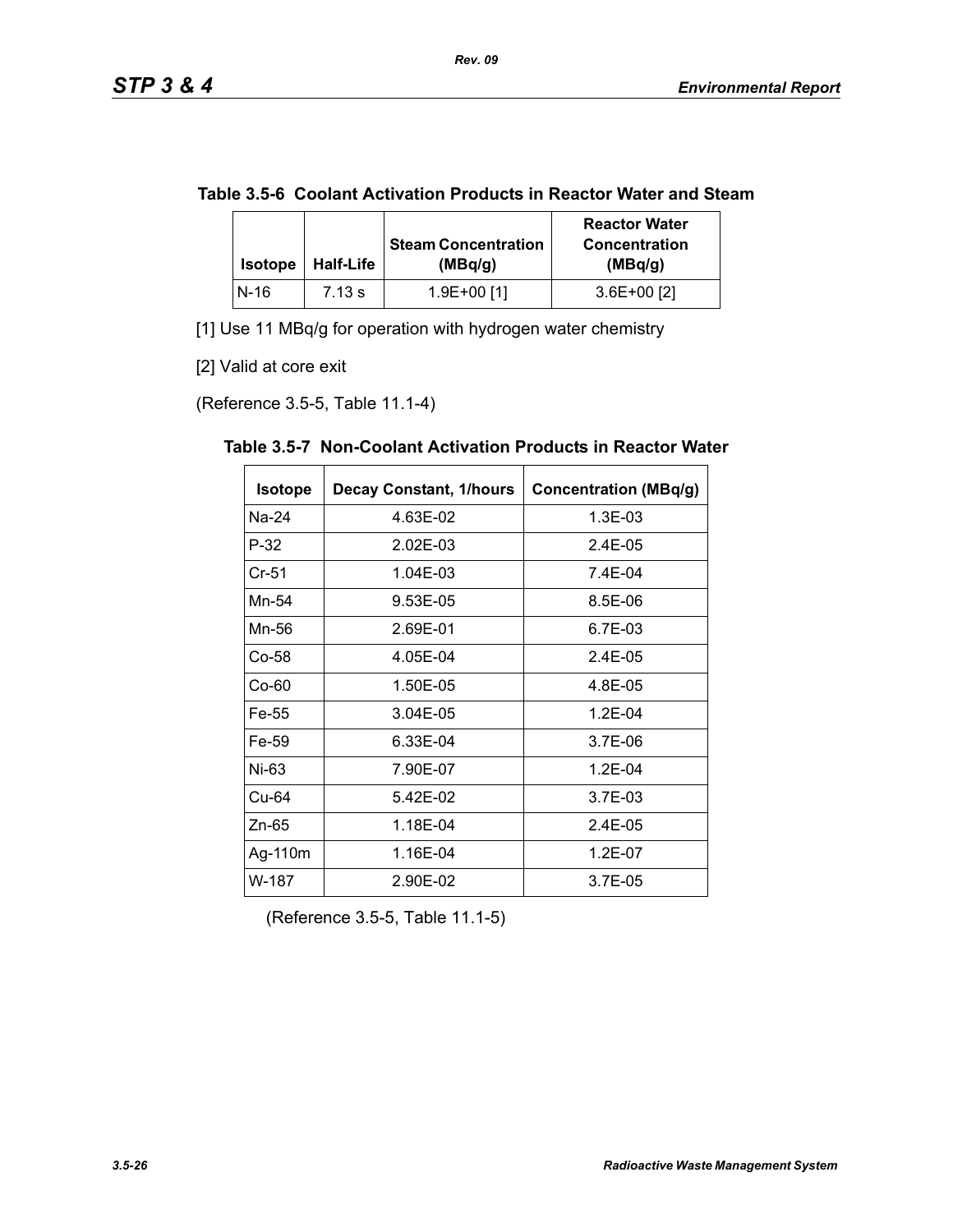### **Table 3.5-8 Capability of Liquid Radwaste Subsystems to Process Expected Wastes [1]**

| <b>Subsyste</b><br>m | <b>Process</b><br>Rate | <b>Maximum Process</b><br>Capacity [6] | <b>Normal Waste</b><br><b>Generation Rate</b> | <b>Maximum Daily</b><br><b>Generation Rate</b> |
|----------------------|------------------------|----------------------------------------|-----------------------------------------------|------------------------------------------------|
| <b>LCW</b> [2]       | 34 $m^3/h$             | 653 $m^3$ /day                         | 55 $m^3$ /day                                 | 615 $m^3$ /day                                 |
| <b>HCW</b> [3]       | 34 $m^3/h$             | 653 $m^3$ /day                         | 15 $m^3$ /day                                 | 65 $m^3$ /day                                  |
| DW [4]               | 34 $m^3/h$             | 653 $m^3$ /day                         | 4 $m^3$ /day                                  | 12 $m^3$ /day                                  |
| CW [5]               | 4 $m^3/h$              | 192 $m^3$ /day                         | 2 $m^3$ /day                                  | 2 $m^3$ /day                                   |

[1] FSAR Table 11.2-2

[2] LCW – low conductivity waste

[3] HCW – high conductivity waste

[4] DW – detergent waste

[5] CW – Chemical Waste

[6] For one day only

| <b>Halogens</b> |              | <b>Soluble Fission</b><br><b>Products</b> |              |                | <b>Insoluble Fission</b><br><b>Products</b> |                | <b>Activation Products</b> |  |
|-----------------|--------------|-------------------------------------------|--------------|----------------|---------------------------------------------|----------------|----------------------------|--|
| <b>Isotope</b>  | <b>MBq</b>   | <b>Isotope</b>                            | <b>MBq</b>   | <b>Isotope</b> | <b>MBq</b>                                  | <b>Isotope</b> | <b>MBq</b>                 |  |
| $I - 131$       | 7.38E+07     | <b>Rb-89</b>                              | 1.37E+05     | $Y-91$         | 1.78E+06                                    | Na-24          | 2.44E+07                   |  |
| $I-132$         | 1.50E+07     | Sr-89                                     | 4.59E+06     | $Y-92$         | 3.58E+06                                    | $P-32$         | $6.41E + 06$               |  |
| $I-133$         | 1.08E+08     | Sr-90                                     | $3.58E + 05$ | $Y-93$         | $6.62E + 06$                                | $Cr-51$        | $2.44E + 08$               |  |
| $I - 134$       | $9.86E + 06$ | $Y-90$                                    | 3.58E+05     | $Zr-95$        | 3.60E+05                                    | Mn-54          | 3.49E+06                   |  |
| $I-135$         | 4.67E+07     | Sr-91                                     | $6.18E + 06$ | <b>Nb-95</b>   | 3.60E+05                                    | Mn-56          | 2.16E+07                   |  |
|                 |              | Sr-92                                     | 4.75E+06     | Ru-103         | 8.42E+05                                    | Co-58          | $9.14E + 06$               |  |
|                 |              | Mo-99                                     | 1.97E+07     | Rh-103M        | 8.42E+05                                    | $Co-60$        | 2.01E+07                   |  |
|                 |              | Tc-99M                                    | 1.97E+07     | Ru-106         | $1.51E + 05$                                | Fe-55          | 2.63E+07                   |  |
|                 |              | Te-129M                                   | $1.64E + 06$ | Rh-106         | $1.51E + 05$                                | Fe-59          | 1.33E+06                   |  |
|                 |              | Te-131M                                   | 4.51E+05     | La-140         | $1.22E + 07$                                | Ni-63          | 5.06E+07                   |  |
|                 |              | Te-132                                    | 1.15E+06     | Ce-141         | 1.25E+06                                    | Cu-64          | 5.93E+07                   |  |
|                 |              | Cs-134                                    | 7.54E+05     | Ce-144         | 1.50E+05                                    | $Zn-65$        | $9.81E + 06$               |  |
|                 |              | Cs-136                                    | $3.13E + 05$ | Pr-143         | 1.50E+05                                    | Ag-110M        | 4.91E+04                   |  |
|                 |              | Cs-137                                    | 2.08E+06     |                |                                             | W-187          | $1.11E + 06$               |  |
|                 |              | Cs-138                                    | $1.01E + 06$ |                |                                             |                |                            |  |
|                 |              | Ba-140                                    | 1.22E+07     |                |                                             |                |                            |  |
|                 |              | Np-239                                    | 6.99E+07     |                |                                             |                |                            |  |

#### **Table 3.5-9 Solid Radwaste Component Inventories [1]**

[1] Sum total of inventories from CUW (Reactor Water Cleanup System) Backwash Receiving Tank, CF (Condensate Filtration) Backwash Receiving Tank, Phase Separator, Spent Resin Storage Tank, Liquid Waste (LW) Backwash Receiving Tank (FSAR Section 12.2, Tables 12.2-15a-d & 12.2-15l)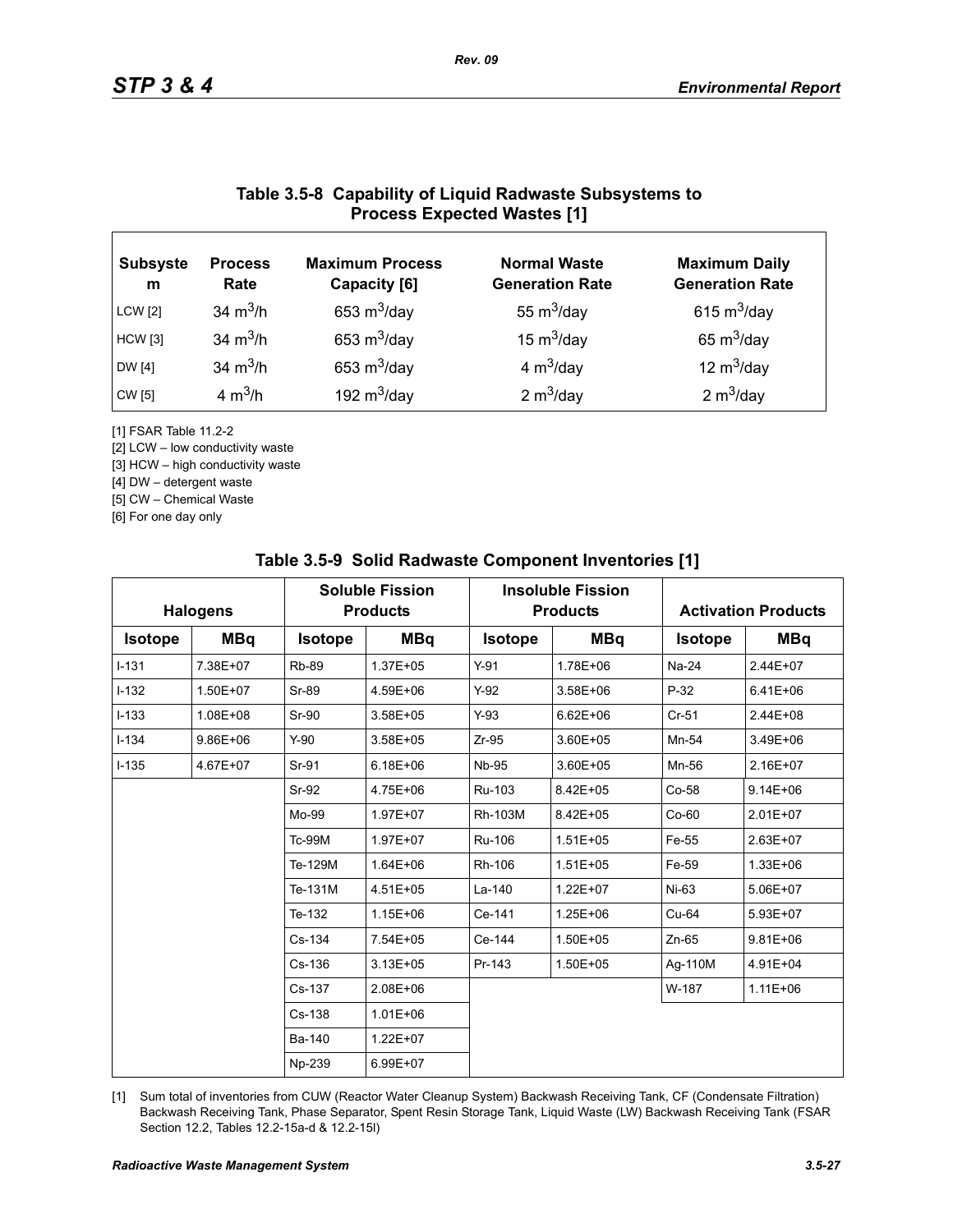| e 5.5-10 ESUMates of Expected Annual TDry Solid Was |                                        |  |
|-----------------------------------------------------|----------------------------------------|--|
| <b>Dry Waste Source</b>                             | Volume Generation (m <sup>3</sup> /yr) |  |
| Combustible Waste                                   | 225                                    |  |
| Compactable Waste                                   | 38                                     |  |
| <b>Other Waste</b>                                  | 100                                    |  |

**Table 3.5-10 Estimates of Expected Annual "Dry" Solid Wastes** 

(FSAR Section 11.4, Table 11.4-2)

#### **Table 3.5-11 Expected Waste Volume Generated Annually by Each "Wet" Solid Waste Source and Tank Capacities**

| <b>Wet Waste Source</b>        | Volume Generation (m <sup>3</sup> /yr) [1] |
|--------------------------------|--------------------------------------------|
| CUW F/D Sludge                 | 4.7                                        |
| FPC F/D Sludge                 | 1.8                                        |
| Condensate Filter sludge       | 4.6                                        |
| <b>LCW Filter Sludge</b>       | 0.6                                        |
| <b>HCW Filter Sludge</b>       | 3.8                                        |
| Condensate Demineralizer resin | 18.0                                       |
| <b>LCW Demineralizer Resin</b> | 1.8                                        |
| <b>HCW Demineralizer Resin</b> | 1.8                                        |
| <b>HCW RO Reject</b>           | 73.0                                       |

CUW F/D – Reactor Water Cleanup filter demineralizer FPC F/D – Fuel Pool Cooling and Cleanup filter demineralizer [1] FSAR 11.4, Table 11.4-1

| <b>Waste Type</b>        | Shipped Volume (m <sup>3</sup> /yr) |
|--------------------------|-------------------------------------|
| <b>Combustible Waste</b> | 225                                 |
| Compressible Waste       | 38                                  |
| Resins and Sludges       | 110                                 |
| <b>Other Waste</b>       | 100                                 |
| <b>Mixed Waste</b>       | 0.5                                 |

From FSAR Section 11.4 (Table 11.4-3)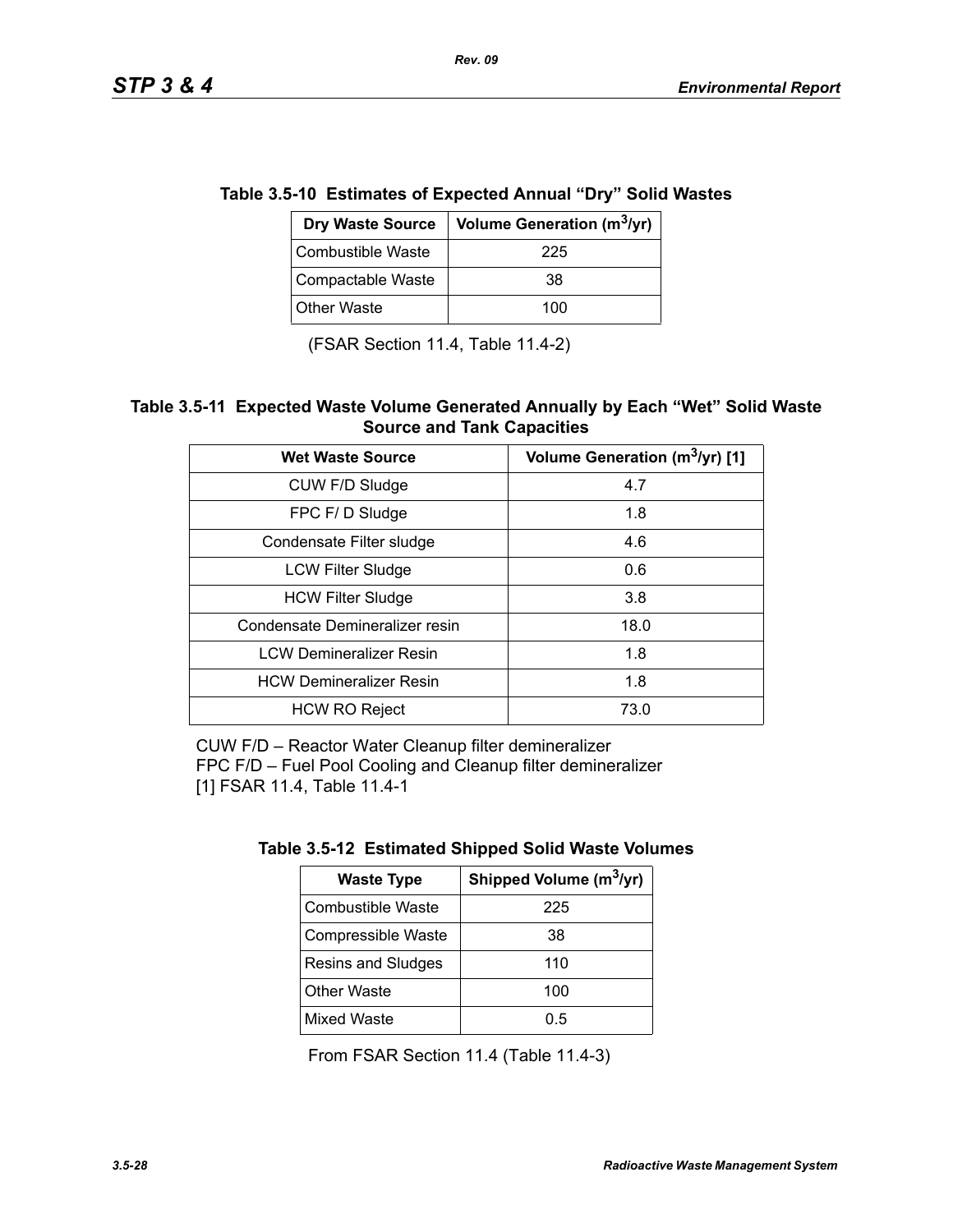